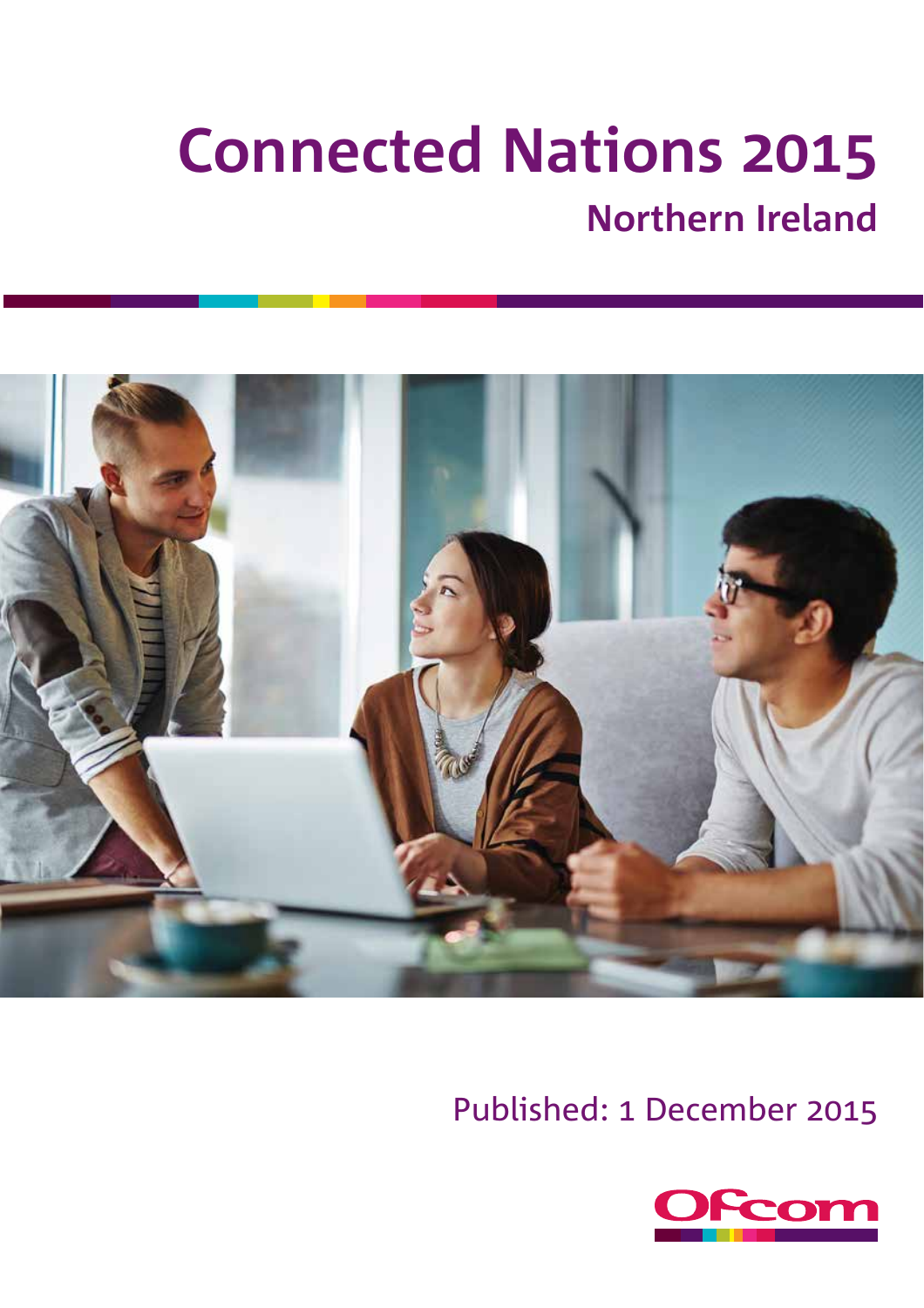# **Contents**

# Section **Page** 1 [Connected Nations –](#page-2-0) Across the UK 1 2 [Fixed broadband in Northern Ireland](#page-5-0) 4 3 [Mobile services in Northern Ireland](#page-16-0) 15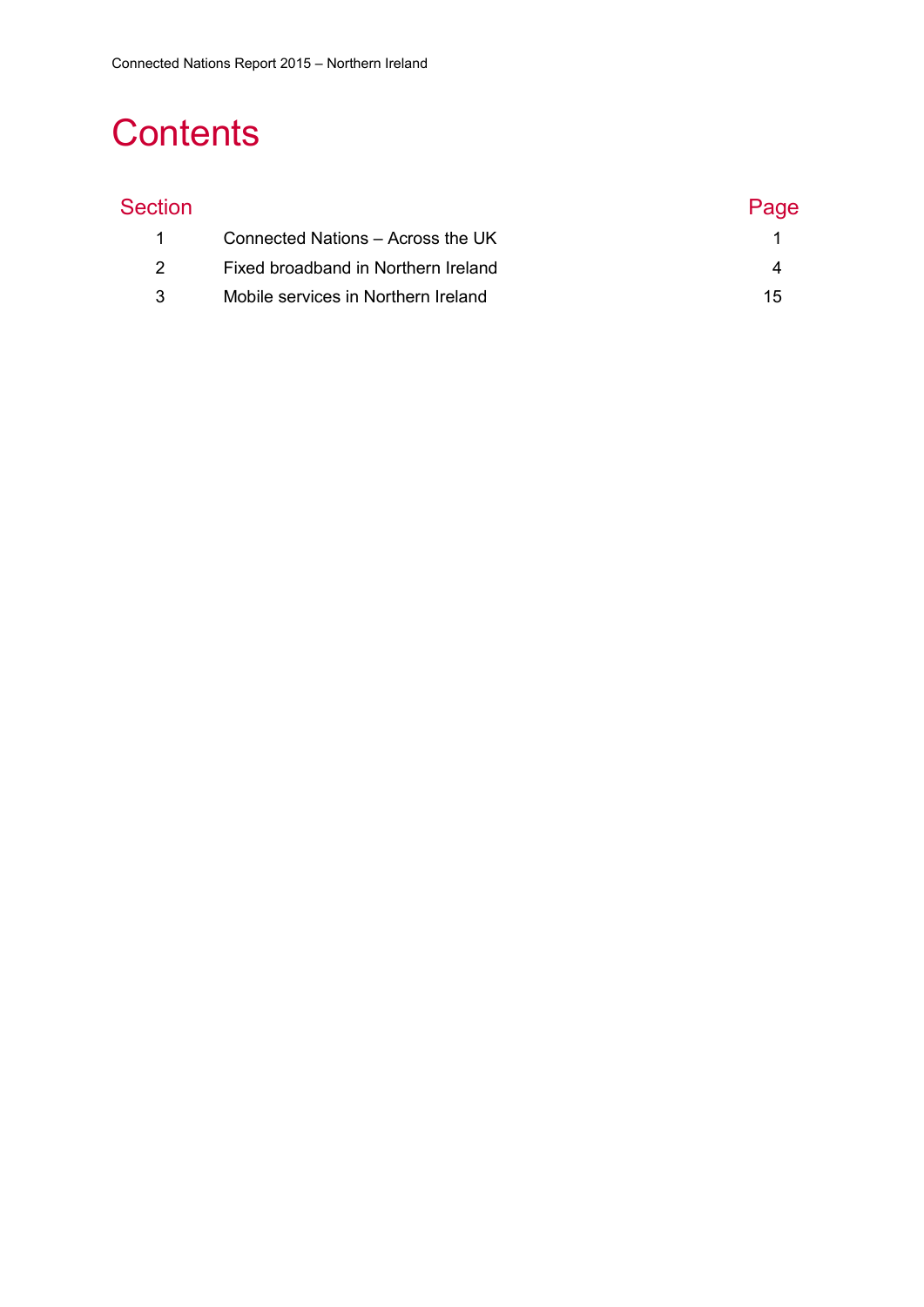## **Section 1**

# <span id="page-2-0"></span>1 Connected Nations – Across the UK

# **Introduction**

- 1.1 Under section 134A of the Communications Act 2003 ('the Act') Ofcom is required to submit a report to the Secretary of State every three years, describing the state of the electronic communications networks and services in the UK.
- 1.2 Full reports were published in 2011 and 2014 and this year we are publishing an update – The Connected Nations Report – focussing on those areas seeing the most rapid change, including the coverage of fixed, mobile and broadcast networks and the capacity of fixed and mobile broadband networks.
- 1.3 For the first time, we are also publishing individual reports for each of the constituent nations of the UK where availability of communications services varies and where devolved administrations play a leading role in public interventions.
- 1.4 The key developments across the nations are:
	- 1.4.1 Wales and Scotland have seen significant increases in next generation access and superfast broadband coverage. This increase has benefitted rural areas in particular. Northern Ireland has not seen such substantial increases but this reflects the early intervention that took place which realised significant increases in previous years;
	- 1.4.2 Households in Northern Ireland have taken up superfast packages (where they are available) more readily than the rest of the UK but use less data than the UK average;
	- 1.4.3 The difference in speeds between urban and rural areas has stayed at a similar margin, largely due to the focus of intervention programmes in rural areas. The gap will ultimately increase as urban areas progress towards ultrafast speeds; and
	- 1.4.4 While the availability of 2G voice services has remained static, there has been a significant increase in the availability of 3G voice and data, and 4G services have begun to roll out in urban areas.
- 1.5 Access to high quality fixed and mobile internet services is vital to our increasingly online social and economic lives. In the last year, all nations across the UK have seen some increase in the coverage of these services. However, there are many areas of the UK where fast broadband services remain unavailable and where mobile coverage is poor.
- 1.6 It remains the case that the individual nations of Scotland, Wales and Northern Ireland as well as rural England see lower availability of communications services than the UK as a whole. The comparative lack of disruptive market forces and competition mean that the usual channels to create increased coverage in many of the more remote areas of the UK are absent and partly publicly funded intervention programmes have been used to help reach these areas.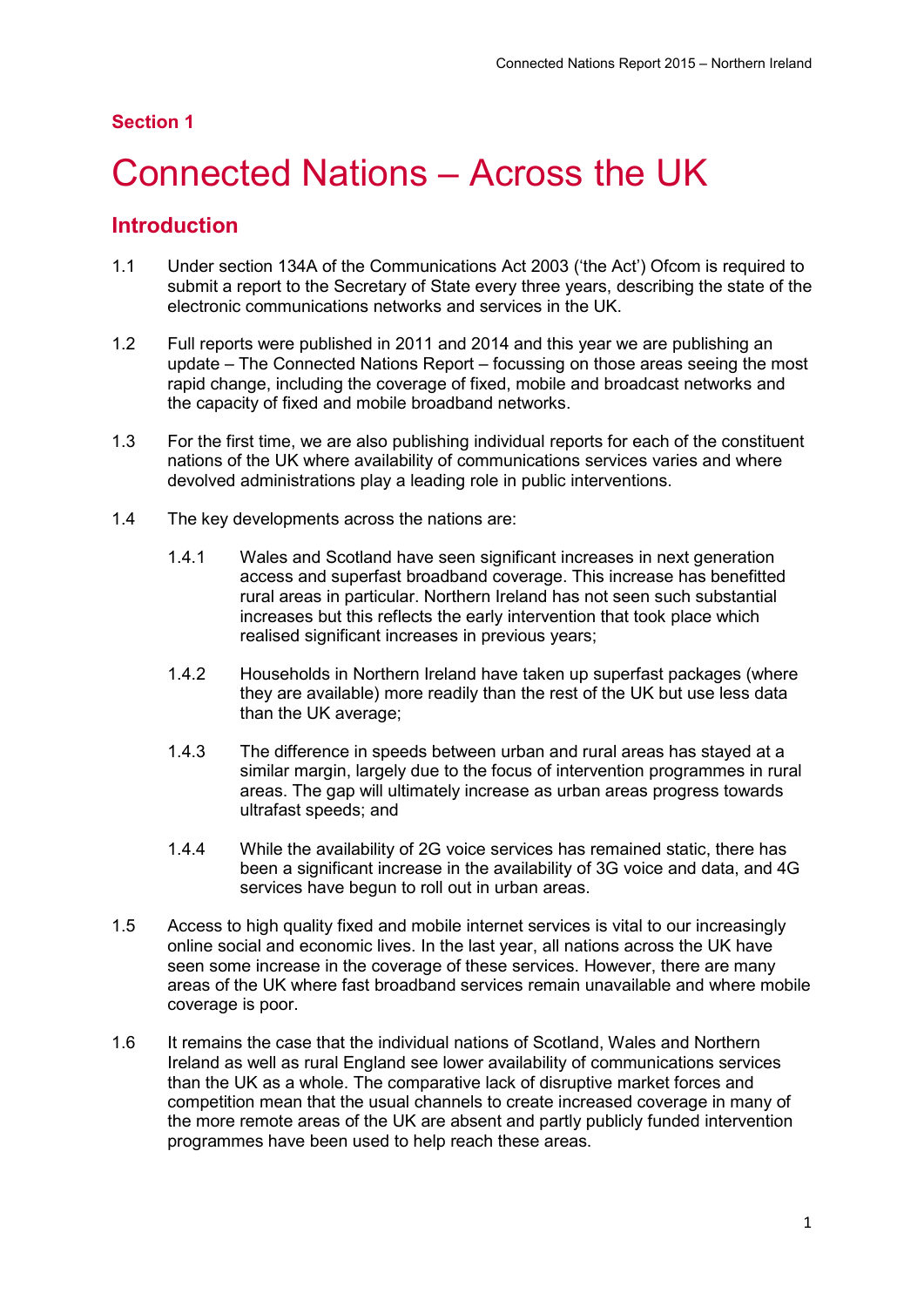- 1.7 Fixed broadband and 4G services have seen the largest increases in the number of premises now able to access services. In the case of 4G this has been as a result of commercial rollout. For fixed broadband, this has been a result of a blend of commercial and publicly supported rollout of services under the joint BDUK $<sup>1</sup>$  $<sup>1</sup>$  $<sup>1</sup>$  and</sup> devolved government programmes in the nations.
- 1.8 The remainder of this Northern Ireland report describes in more detail the state of fixed and mobile network coverage.

# **Summary of fixed and mobile coverage in the UK**

1.9 [Figure 1](#page-3-0) and [Figure 2](#page-3-1) below offer an 'at a glance' picture of connectivity in the nations of the UK.

### <span id="page-3-0"></span>**Figure 1: Coverage of Next Generation Access (NGA) and Superfast Broadband (SFBB) has increased between 2013 and 2015**

|                 | <b>2015 SFBB</b> | <b>2015 NGA</b> | <b>2014 SFBB</b> | <b>2014 NGA</b> | <b>2013 NGA</b> |
|-----------------|------------------|-----------------|------------------|-----------------|-----------------|
| <b>UK</b>       | 83%              | 90%             | 75%              | 78%             | 73%             |
| <b>England</b>  | 84%              | 90%             | 77%              | 80%             | 76%             |
| <b>Scotland</b> | 73%              | 85%             | 61%              | 63%             | 52%             |
| <b>Wales</b>    | 79%              | 87%             | 55%              | 58%             | 48%             |
| <b>NI</b>       | 77%              | 95%             | 77%              | 94%             | 96%             |

*Source: Ofcom analysis of operator data*

### <span id="page-3-1"></span>**Figure 2: Coverage of 2G and 3G networks across the UK**

|                         | from all operators, % | <b>Premises where outdoor 2G</b><br>(voice) coverage is available | <b>Premises where outdoor 3G</b><br>(voice and data) coverage is<br>available from all operators, % |      |  |
|-------------------------|-----------------------|-------------------------------------------------------------------|-----------------------------------------------------------------------------------------------------|------|--|
|                         | 2015                  | 2014                                                              | 2015                                                                                                | 2014 |  |
| <b>UK</b>               | 97%                   | 97%                                                               | 88%                                                                                                 | 84%  |  |
| <b>England</b>          | 98%                   | 98%                                                               | 91%                                                                                                 | 87%  |  |
| <b>Northern Ireland</b> | 92%                   | 91%                                                               | 73%                                                                                                 | 63%  |  |
| <b>Scotland</b>         | 95%                   | 95%                                                               | 79%                                                                                                 | 75%  |  |
| <b>Wales</b>            | 90%                   | 90%                                                               | 67%                                                                                                 | 65%  |  |

*Source: Ofcom analysis of operator data*

**.** 

<span id="page-3-2"></span> $1$  Broadband Delivery UK administers a number of programmes on behalf of the UK government intended to increase the coverage of fixed and mobile broadband.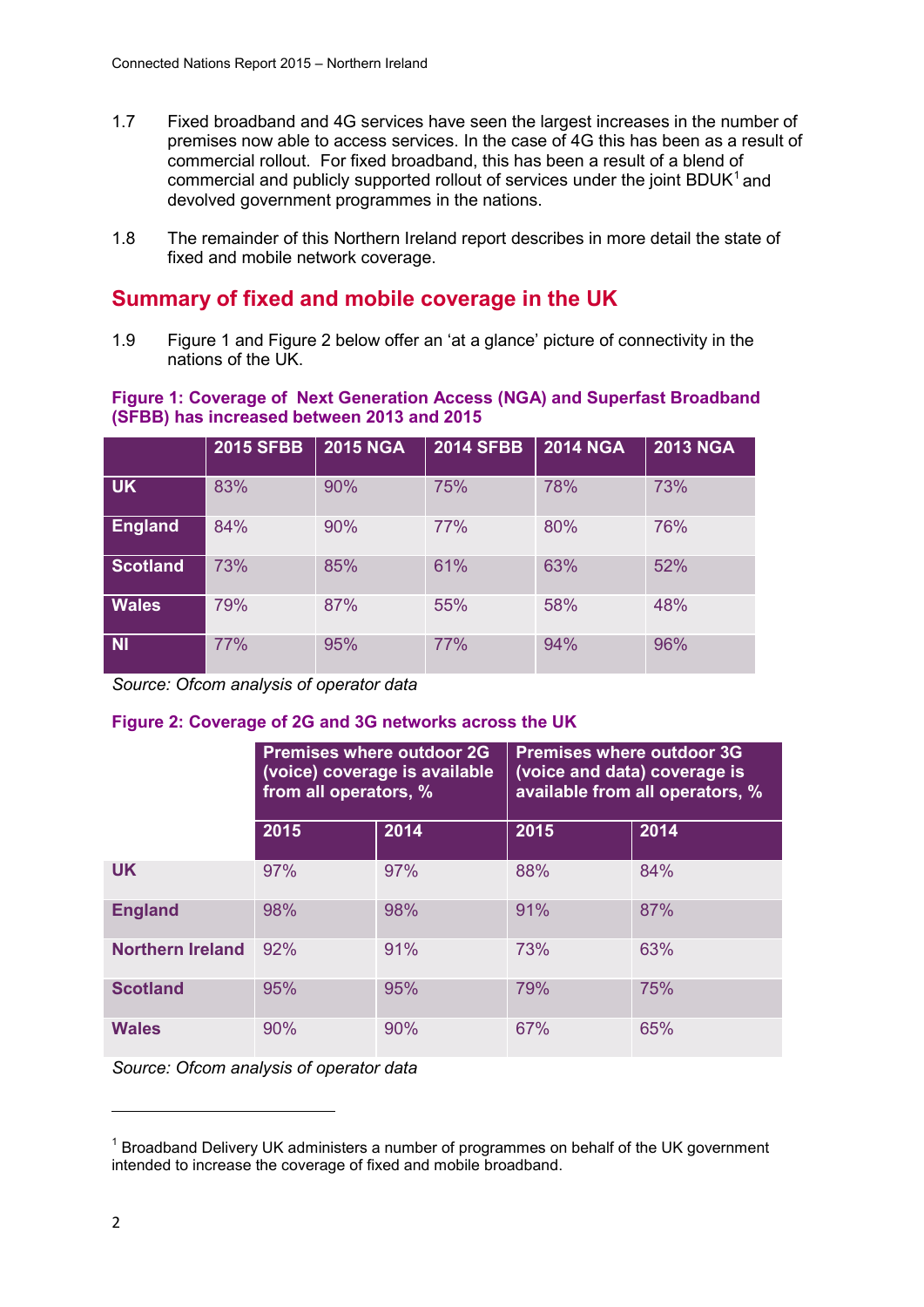- 1.10 The availability of superfast broadband (greater than 30Mbit/s) has remained steady in Northern Ireland this year, reflecting the early completion of the original widespread public investment in Fibre To The Cabinet (FTTC). Two further public interventions in fibre-based broadband are ongoing so their full impact is not reflected in the figures being reported for 2015.
- 1.11 The percentage of premises in Northern Ireland covered by all four 3G operators has increased by 10% this year.
- 1.1[2](#page-4-0) A new, innovative measurement approach<sup>2</sup> commissioned by Ofcom has found that Wi-Fi performance and congestion, occurring outside the ISP network in the wider internet, can combine to affect the broadband experience of consumers with both low speed and superfast connections. In particular, we have found that the performance of in-home Wi-Fi networks plays a significant role in approximately 25% of households that experience problems with their broadband. We have launched an app for smartphones and tablets that tests Wi-Fi networks for performance issues. It will help consumers identify if their broadband is not performing as it should, and suggest simple troubleshooting steps to improve performance.

**.** 

<span id="page-4-0"></span><sup>2</sup> <http://stakeholders.ofcom.org.uk/binaries/research/infrastructure/2015/downloads/qoe-analysis.pdf> [http://stakeholders.ofcom.org.uk/binaries/research/infrastructure/2015/downloads/qoe\\_uk-analysis.pdf](http://stakeholders.ofcom.org.uk/binaries/research/infrastructure/2015/downloads/qoe_uk-analysis.pdf)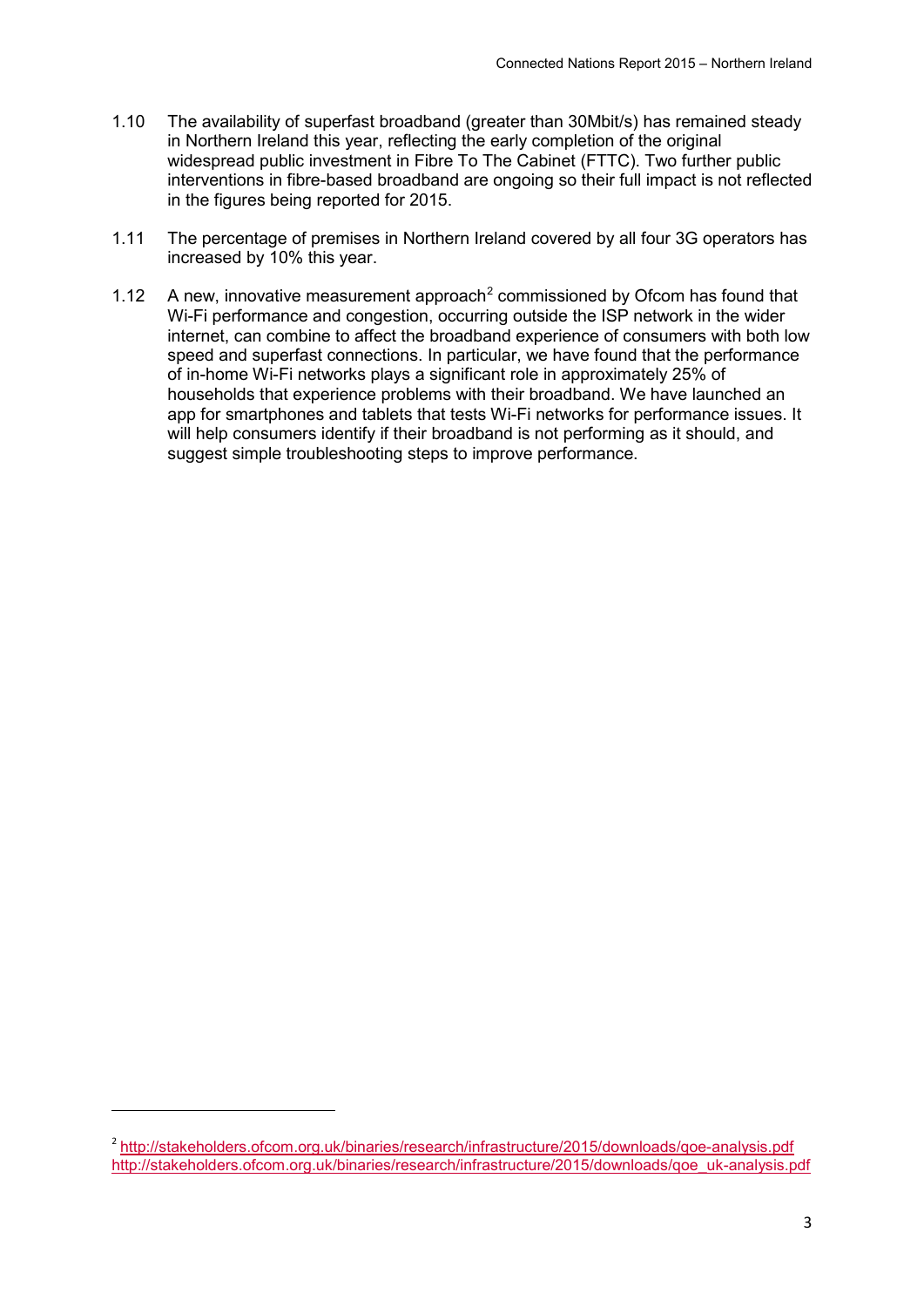## **Section 2**

# <span id="page-5-0"></span>**Fixed broadband in Northern Ireland**

# **Scorecard for 2015**

| <b>Fixed broadband networks</b>                                       | <b>Northern Ireland</b>           | <b>UK</b>          |
|-----------------------------------------------------------------------|-----------------------------------|--------------------|
| <b>Coverage of broadband faster</b><br>than                           |                                   |                    |
| 2 Mbit/s (% of premises)                                              | 94%                               | 98%                |
| 5 Mbit/s (% of premises)                                              | 91%                               | 96%                |
| 10 Mbit/s (% of                                                       | 86%                               | 91%                |
| premises)                                                             |                                   |                    |
| <b>Coverage of NGA (Next</b>                                          | 95%                               | 90%                |
| Generation Access) (% of<br>premises)                                 |                                   |                    |
| <b>Superfast broadband coverage</b><br>(% of premises)                | 77%                               | 83%                |
| <b>Superfast broadband coverage</b><br>in rural areas (% of premises) | 40%                               | 37%                |
| Fixed broadband take-up (% of<br>residential premises)                | 69%                               | 78%                |
| Broadband take-up (fixed and<br>mobile)                               | 72%                               | 80%                |
| Superfast broadband take-up<br>(% of premises)                        | 38%                               | 33%                |
| <b>Average broadband speed</b><br>(download)                          | 28.3 Mbit/s                       | 29.0 Mbit/s        |
| <b>Average broadband speed</b><br>(upload)                            | 4.5 Mbit/s                        | 3.5 Mbit/s         |
| Average broadband download                                            | <b>Urban: 32.5</b>                | Urban: 31.3 Mbit/s |
| speeds by settlement type                                             | Mbit/s<br><b>Rural: 18 Mbit/s</b> | Rural: 11.6Mbit/s  |
| <b>Premises that could receive</b><br>less than 2Mbit/s               | 5.7%                              | 1.8%               |
| Data use (Average monthly)                                            | 76.8GB                            | 82.3GB             |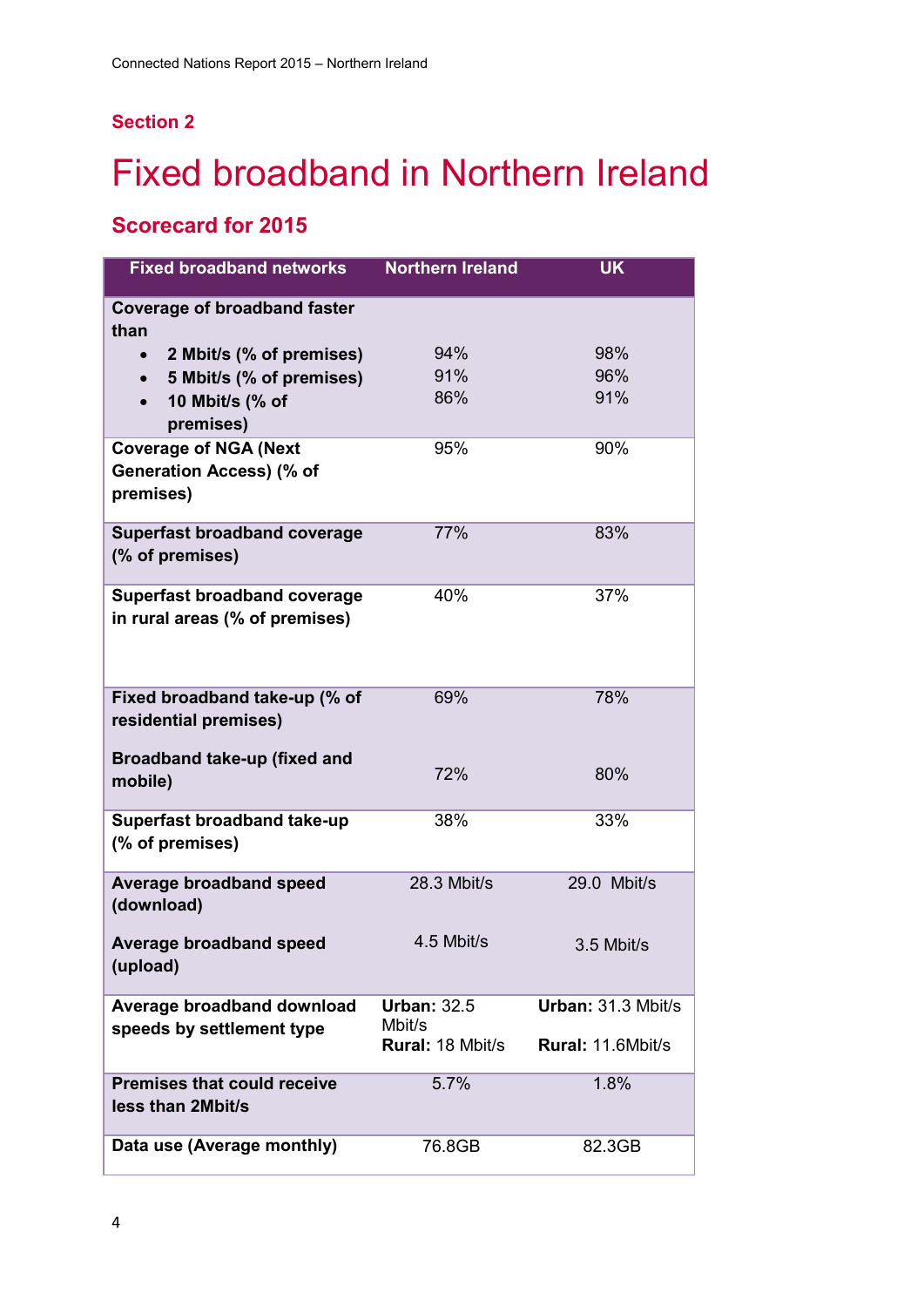# **Key points**

- 2.1 The most important points for fixed broadband in Northern Ireland are:
	- 2.1.1 **Average download speeds increased by 3.5 Mbit/s to an average headline speeds of 28.3 Mbit/s.** This represents a 19% increase. Ofcom has also reported on upload speeds this year and in Northern Ireland average upload speeds are 4.5Mbit/s, higher than UK average of 3.5 Mbit/s.
	- 2.1.2 **Take-up of superfast services (speeds that are >30Mbit/s) is nearly half of availability.** 37% of premises in areas where superfast services are available (77%) have taken up the service. Take up of superfast broadband is higher in Northern Ireland than England, Scotland or Wales.
	- 2.1.3 **Two additional public interventions** are ongoing and will further extend the availability of fibre-based broadband across Northern Ireland.

# **Government targets and intervention**

2.2 The intervention programme for Northern Ireland is outlined below:

|                                                     | <b>Target</b>                                                                                                                                                                 | <b>Number of</b><br>premises in<br>intervention   | <b>Cost</b><br>(BT<br>contribution) |
|-----------------------------------------------------|-------------------------------------------------------------------------------------------------------------------------------------------------------------------------------|---------------------------------------------------|-------------------------------------|
| <b>Northern</b><br><b>Ireland</b><br>'Superfast NI' | <b>Next Generation Broadband Project</b><br>Fibre to 1,288 roadside cabinets<br>Completed in July 2011<br>$\bullet$                                                           | 30 000<br>businesses<br>and 250 000<br>households | £52m<br>(BT £31m)                   |
|                                                     | NI Broadband Improvement Project<br>Targeting areas with less than 2Mbit/s<br>$\bullet$<br>via 450 FFTC and 150 FTTP nodes<br>Due to complete December 2015<br>$\bullet$      | 45 000                                            | £23.7m<br>(BT £4.4m)                |
|                                                     | <b>Superfast Extension Programme</b><br>Targeting areas with less than 24Mbit/s<br>$\bullet$<br>via 300 FTTC and 300 FTTP nodes<br>Due to complete December 2017<br>$\bullet$ | 39 000                                            | £17m<br>(BT £2.4m)                  |

2.3 Northern Ireland has benefitted from early intervention in Next Generation Access led by the Department of Enterprise, Trade and Investment (DETI).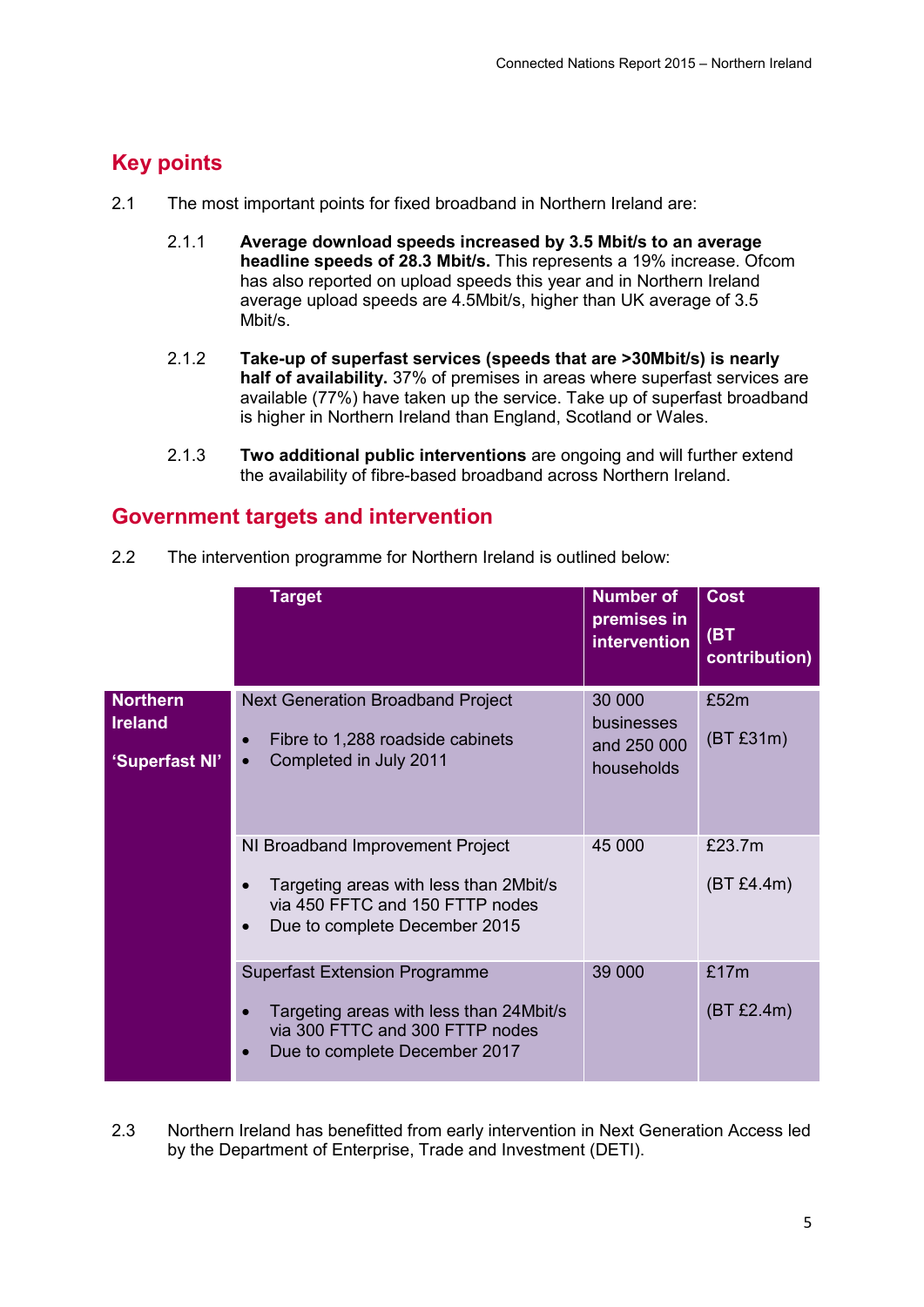- 2.4 DETI's Next Generation Broadband Project built on BT's commercial Fibre To The Cabinet rollout to make fibre-enabled broadband widely available across Northern Ireland. The project met an objective of the Northern Ireland Executive to deliver higher speed broadband services to at least 85% of businesses.
- 2.5 Two further DETI-led broadband interventions are in progress and their impact is not therefore reflected in the Northern Ireland figures shown in this report.
- 2.6 The Northern Ireland Broadband Improvement Project is targeted at premises currently not able to receive speeds above 2Mbit/s. The Superfast Extension Programme aims to lift broadband speeds to the targeted premises above 24Mb/s, in line with DETI's definition of superfast broadband.
- 2.7 It is expected that both projects will lead to an increase in the overall percentage of premises in Northern Ireland able to receive superfast broadband. It is also expected that when these interventions are complete, the number of rural premises receiving less than 2Mb/s will reduce to approximately 11% $3$ .
- 2.8 The DETI-led interventions have drawn on funding from the EU, UK Government and Northern Ireland Executive sources.
- 2.9 In addition, in June 2015 the Department of Agriculture and Rural Development announced a further £2m investment in broadband through its Rural Development Programme. The funding aims to improve broadband provision in hard-to-reach areas that are unlikely to benefit from fixed-line solutions. Applications for funding will be led by councils in partnership with local communities.
- 2.10 Work is ongoing, supported by the UK and devolved Governments, to extend high quality broadband access to as many consumers as possible. In November 2015 the UK Government announced that work was commencing to introduce a universal service obligation (USO) of 10Mbit/s with a consultation planned for early 2016. Details of Ofcom's work in this area are available in the main Connected Nations Report.

**.** 

<span id="page-7-0"></span><sup>&</sup>lt;sup>3</sup> Figure from BT Northern Ireland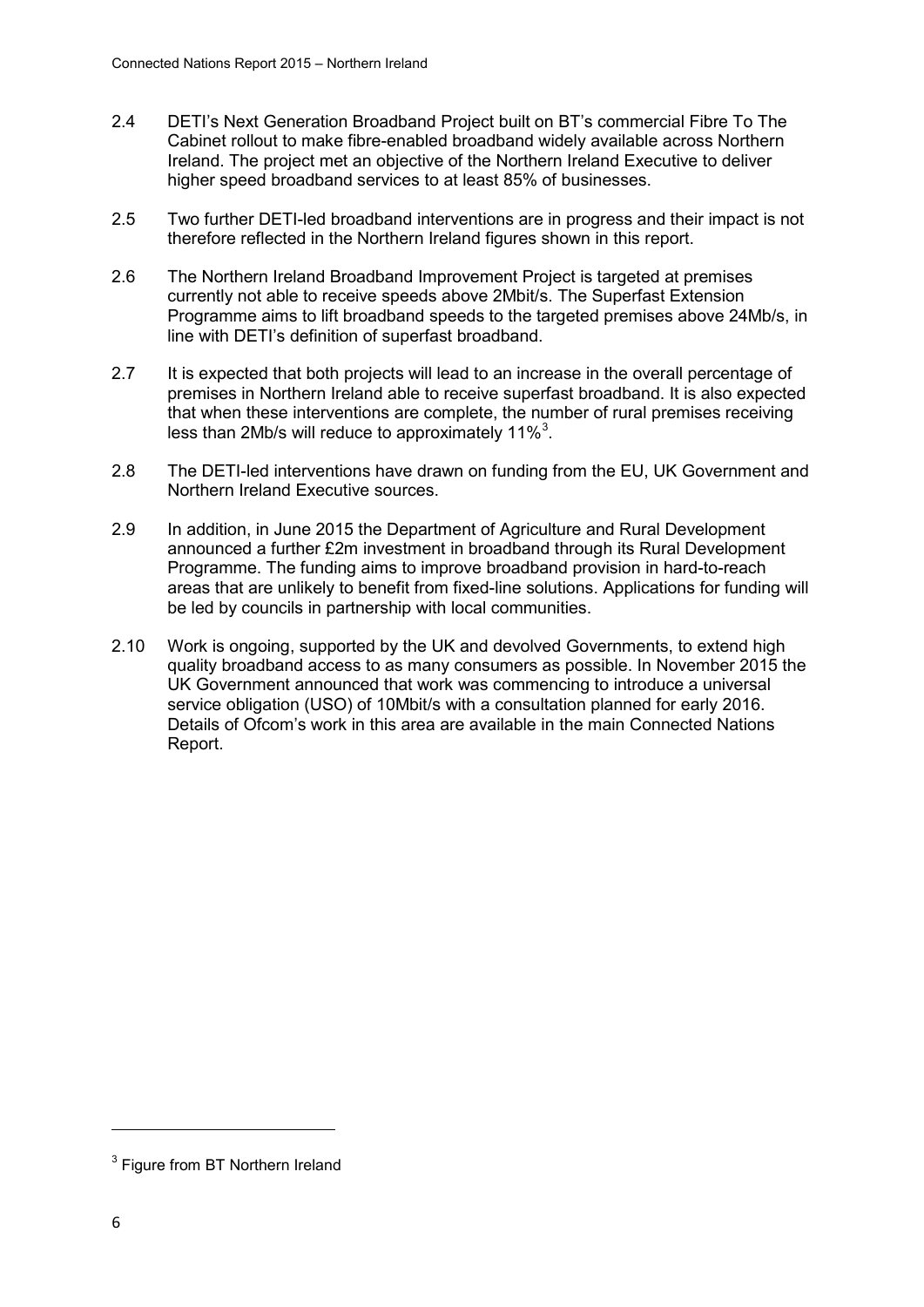## **Fixed networks in urban and rural areas**

| Figure 3: Download, upload and data usage in urban and rural areas of Northern |  |  |  |
|--------------------------------------------------------------------------------|--|--|--|
| <b>Ireland</b>                                                                 |  |  |  |

|                                         | <b>Average</b><br>download sync<br>speeds (Mbit/s) | <b>Average</b><br>monthly data<br>usage (GB) | <b>Average</b><br>upload speeds<br>(Mbit/s) | <b>Average data</b><br>use during<br>peak time<br>(Mbit/s) |
|-----------------------------------------|----------------------------------------------------|----------------------------------------------|---------------------------------------------|------------------------------------------------------------|
| <b>Northern</b><br><b>Ireland</b>       | 28                                                 | 77                                           | 4                                           | 26                                                         |
| <b>Northern</b><br><b>Ireland Urban</b> | 32                                                 | 85                                           | 5                                           | 28                                                         |
| <b>Northern</b><br><b>Ireland Rural</b> | 18                                                 | 57                                           | 4                                           | 17                                                         |

*Source: Ofcom analysis of operator data*

### **Data usage declines with sync speeds**

2.2 In line with overall trends and previous Ofcom research, premises in rural Northern Ireland which have lower speeds available to them tend to also use less data over the course of a month.



### **Figure 4: Download speeds and data use in urban and rural areas**

*Source: Ofcom analysis of operator data*

2.3 The chart below shows areas where both SFBB and non-SFBB speeds are available. In areas where SFBB services are available, the usage differential is less marked as shown in Figure 5.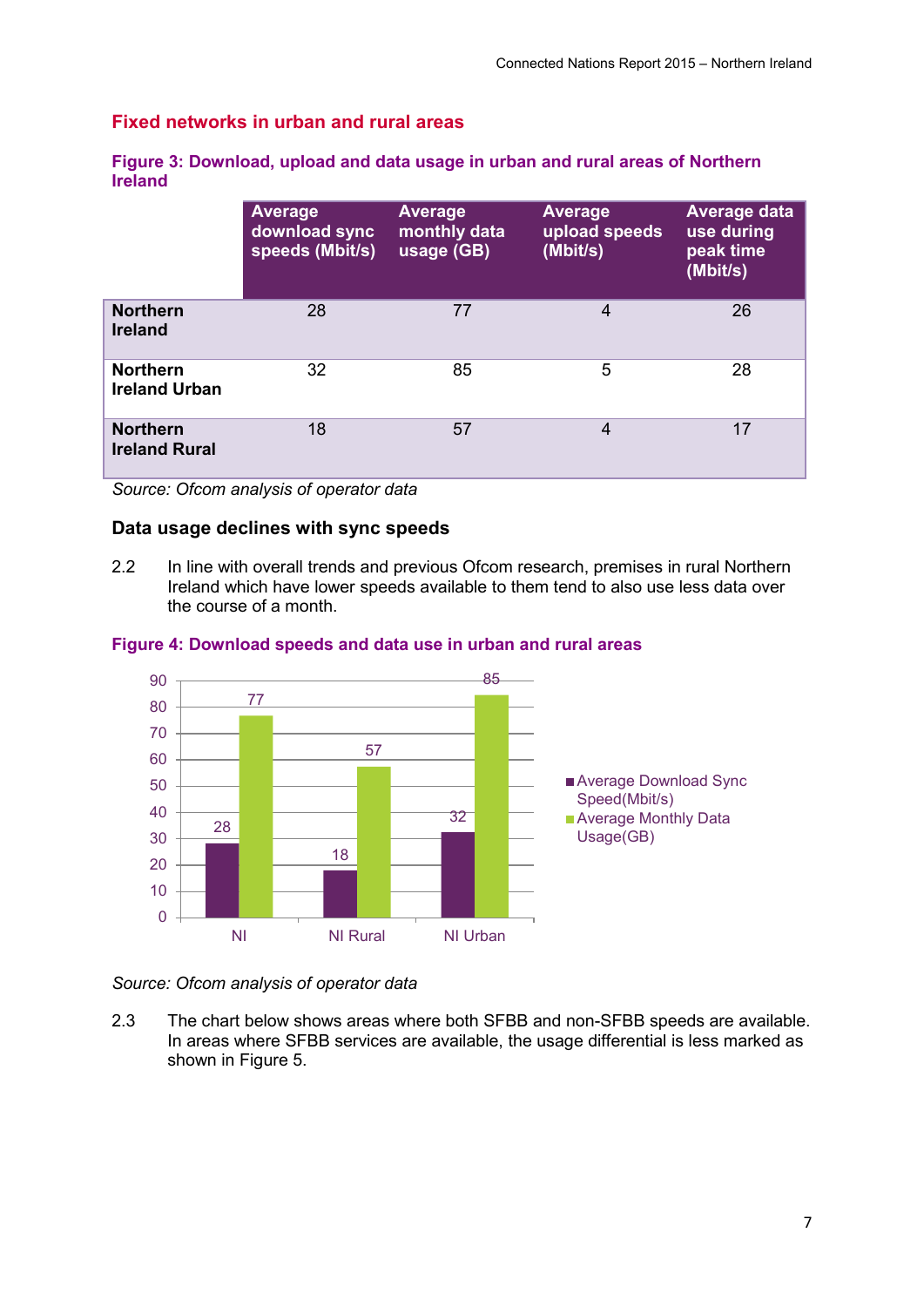



*Source: Ofcom analysis of operator data*

2.4 People in rural areas see a greater deterioration in speeds due to longer line lengths. Figure 6 also shows that rural consumers are served mainly by BT. There are some smaller operators who offer services in rural areas but they would not be of a scale that would see Ofcom routinely collect data from them. In this report we use new data gathered from the largest operators in each sector, as well as information already held by Ofcom. For fixed networks, we used input from the four largest networks.. In the case of mobile networks we gathered data from all the network operators. Virgin Media's network is only available to 27% of premises in Northern Ireland and the coverage footprint is limited to Greater Belfast and Derry/ Londonderry

|                                         | Virgin Media<br><b>NGA</b><br>availability | <b>Virgin Media</b><br><b>SFBB</b><br>availability | <b>BT NGA</b><br>availability | <b>BT SFBB</b><br>availability |
|-----------------------------------------|--------------------------------------------|----------------------------------------------------|-------------------------------|--------------------------------|
| <b>Northern</b><br><b>Ireland</b>       | 27%                                        | 27%                                                | 92%                           | 73%                            |
| <b>Northern</b><br><b>Ireland Urban</b> | 38%                                        | 38%                                                | 93%                           | 87%                            |
| <b>Northern</b><br><b>Ireland Rural</b> | $0\%$                                      | 0%                                                 | 90%                           | 40%                            |

### **Figure 6: NGA and superfast availability in urban and rural areas by operator**

2.5 As the USO at 10 Mbit/s has become a reality in policy terms and as the superfast rollout programmes move forward, the UK and devolved governments are considering how to tackle the issues faced by households in the more remote and rural areas of the UK with plans specifically directed at the 'last 5%'.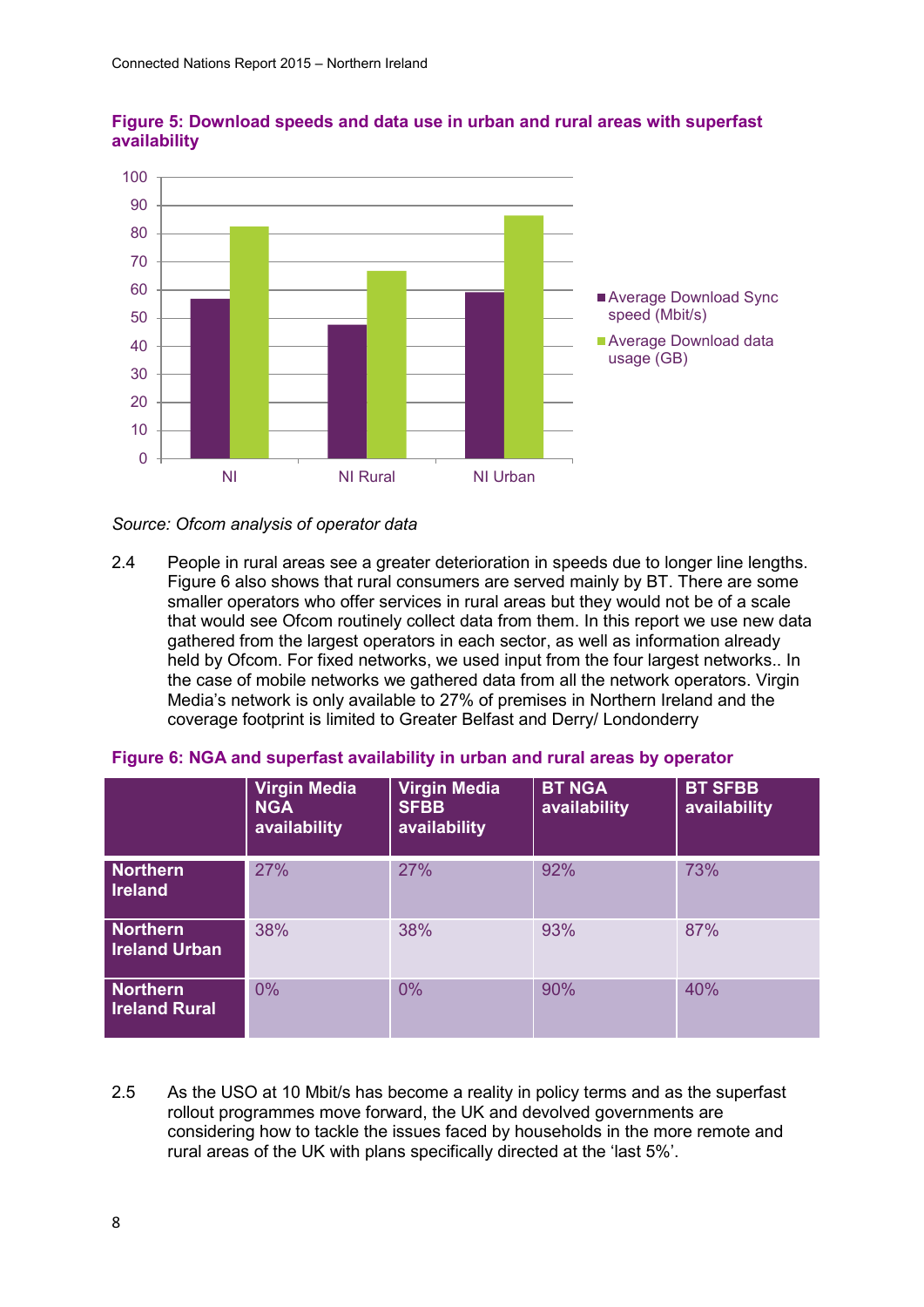2.6 Unsurprisingly, rural areas have the greater number of lines currently incapable of supporting speeds of above 10 Mbit/s but the SFBB rollout programmes are causing this picture to change rapidly. In Northern Ireland, 2% of premises in urban areas and 42% of premises in rural areas cannot currently achieve speeds greater than or equal to 10Mbit/s.



**Figure 7: Percentage of premises that can receive 2, 5 and 10Mbit/s in urban and rural areas**

# **Access to broadband for small businesses in Northern Ireland**

- 2.7 Businesses rely on telephone and internet services to sell goods and services, connect to customers, deal with suppliers and manage their workforce. Beyond this, many digital businesses rely on broadband services for the actual delivery of their products and services. Reliable and high quality broadband and mobile connections are becoming ever more important to commerce and to the wider economy.
- 2.8 Good connectivity is important for businesses of all sizes. In broad terms, larger enterprises are able to afford dedicated fibre based services to meet their needs so here we focus on provision for businesses with 249 or fewer employees – referred to as Small and Medium Enterprises (SMEs).
- 2.9 Due to non-availability of SME premise location in Northern Ireland we have been unable to collect superfast broadband coverage data for 2015, and therefore are unable to show a year-on-year comparison. It should be noted that the number of SMEs operating in Northern Ireland dropped by 2% between 201[4](#page-10-0) and 2015.<sup>4</sup> This is a sizable decrease considering that SMEs account for 99% of the total business population in Northern Ireland.

**.** 

<span id="page-10-0"></span><sup>4</sup> [http://researchbriefings.parliament.uk/ResearchBriefing/Summary/SN06152#fullreport](http://researchbriefings.parliament.uk/ResearchBriefing/Summary/SN06152%23fullreport)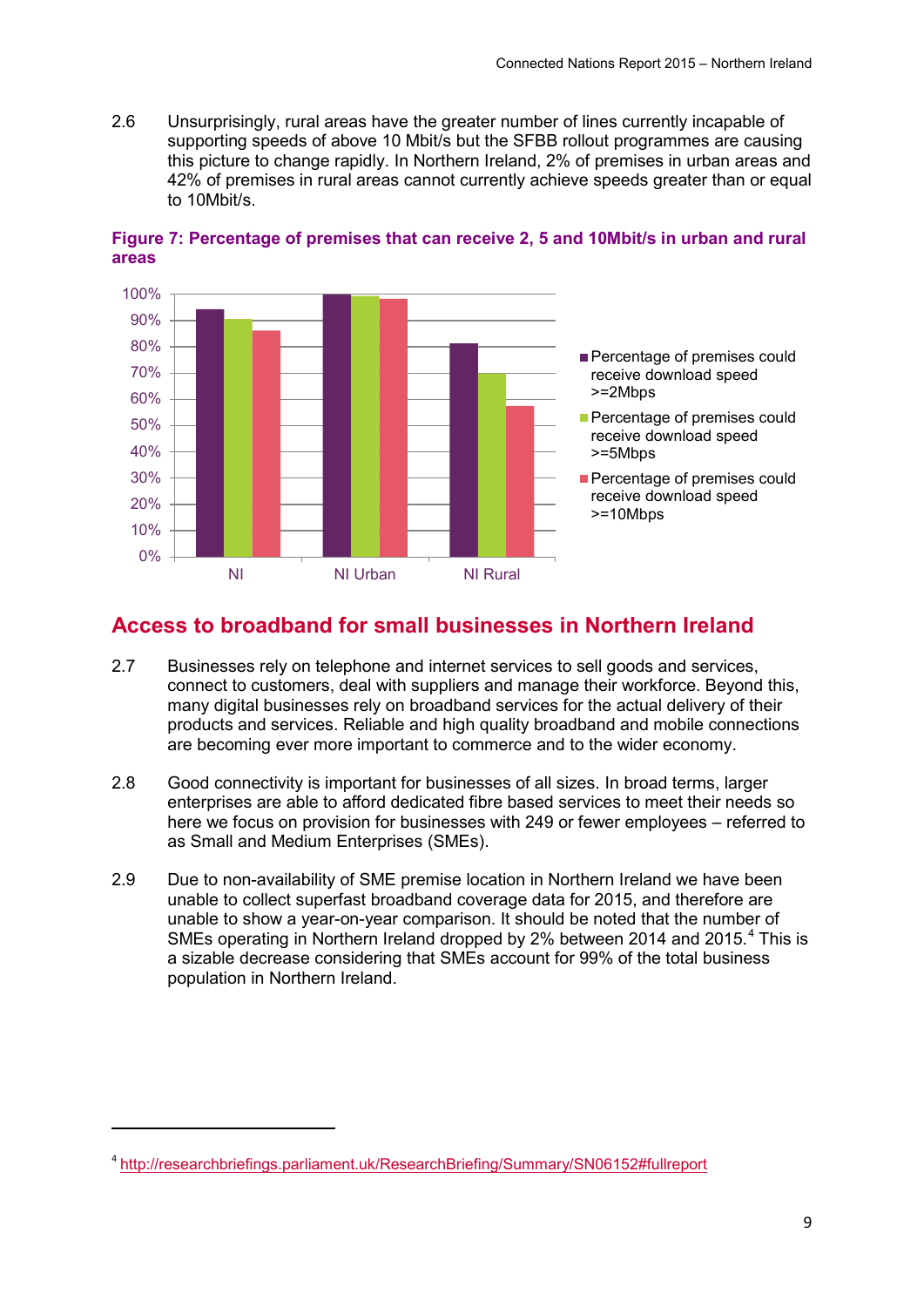### **Figure 8: Analysis of superfast broadband coverage for SMEs in Northern Ireland**

|                                                                   | 2014 |
|-------------------------------------------------------------------|------|
| Total superfast coverage, premises                                | 77%  |
| Superfast coverage for SMEs with 1<br>or more employees, premises | 69%  |

*Source: Ofcom analysis of operator data*

### **Figure 9: Analysis of superfast coverage for SMEs in Northern Ireland by business size**

|                                                                   | 2014 |
|-------------------------------------------------------------------|------|
| Superfast coverage for SMEs with 1<br>or more employees, premises | 69%  |
| Micro (excluding sole traders)                                    | 67%  |
| Small                                                             | 74%  |
| <b>Medium</b>                                                     | 74%  |

*Source: Ofcom analysis of operator data*

# **Data at Local Authority level in Northern Ireland**

- 2.10 This section provides an overview of some of the data available at local authority level in Northern Ireland. Maps which cover more data at a local authority level are here [http://maps.ofcom.org.uk/.](http://maps.ofcom.org.uk/)
- 2.11 Following the Review of Public Administration, Northern Ireland's new council structures came into effect in April 2015. This saw the number of councils reduced from 26 to 11. The new councils have taken on additional responsibilities in areas such as planning and economic development. As a result, the new councils are taking an active interest in the current availability of, and future development plans for, the telecoms infrastructure in their districts.
- 2.12 One of the measures we consider to be of interest to local authorities is how far each area could be from reaching the 10Mbit/s universal service obligation recently confirmed by UK Government.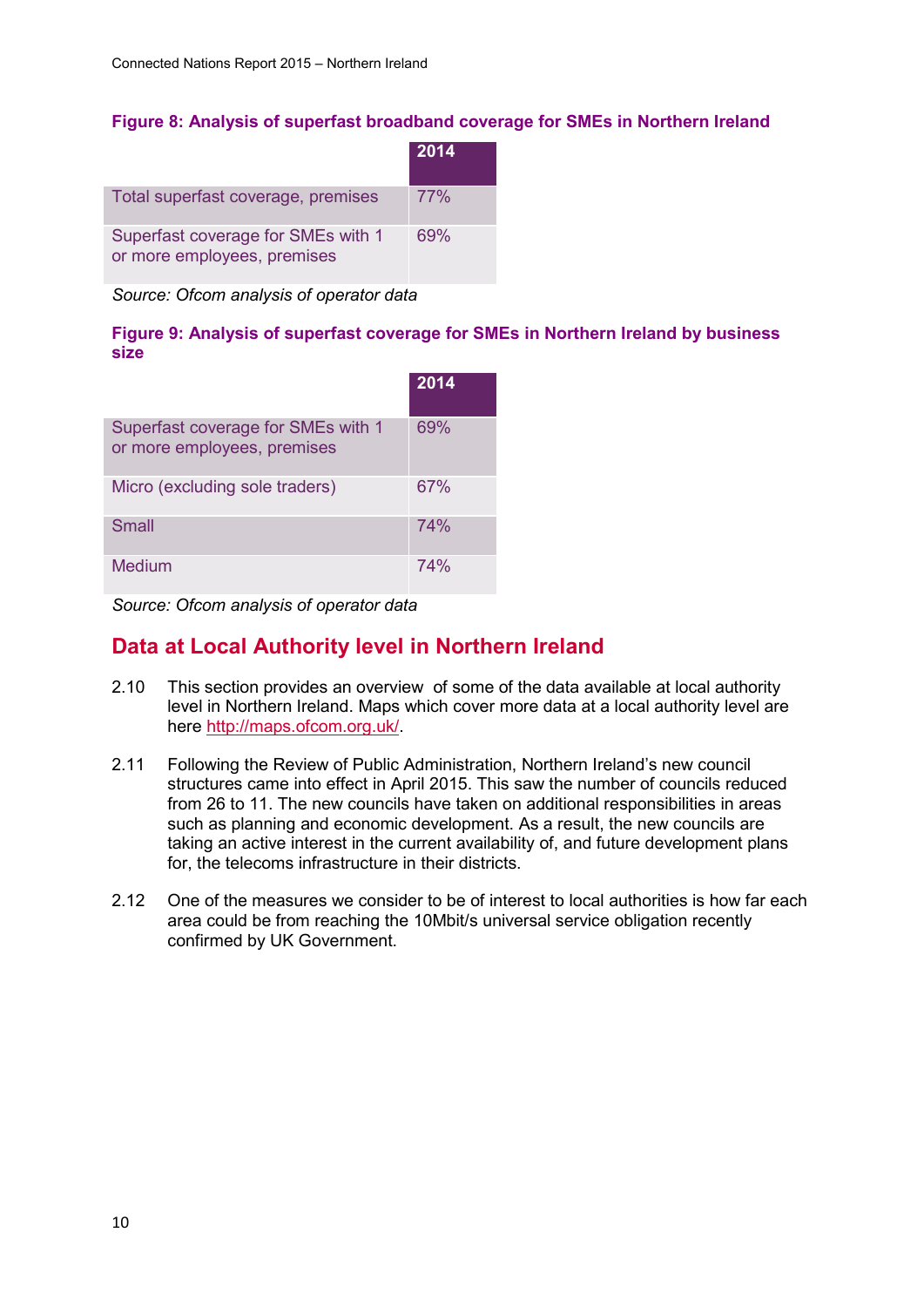

## **Figure 10: The percentage of premises unable to get 2, 5 and 10 Mbit/s by local authority area**

- 2.13 Looking in more detail at those locations which would need service enhancements to reach the proposed USO level of 10Mbit/s, it should be noted that the superfast broadband rollout programme is at a midpoint and some of the premises included in these figures will see improvements as the phased rollouts continue.
- 2.14 Fermanagh and Omagh, and Mid Ulster see the greatest deficits in coverage at speeds that would fulfil the USO. In these areas, around a third or more of premises would need to see speed enhancements to reach the proposed USO level. The costs associated with this will vary depending on topography, available backhaul and other essential connection needs.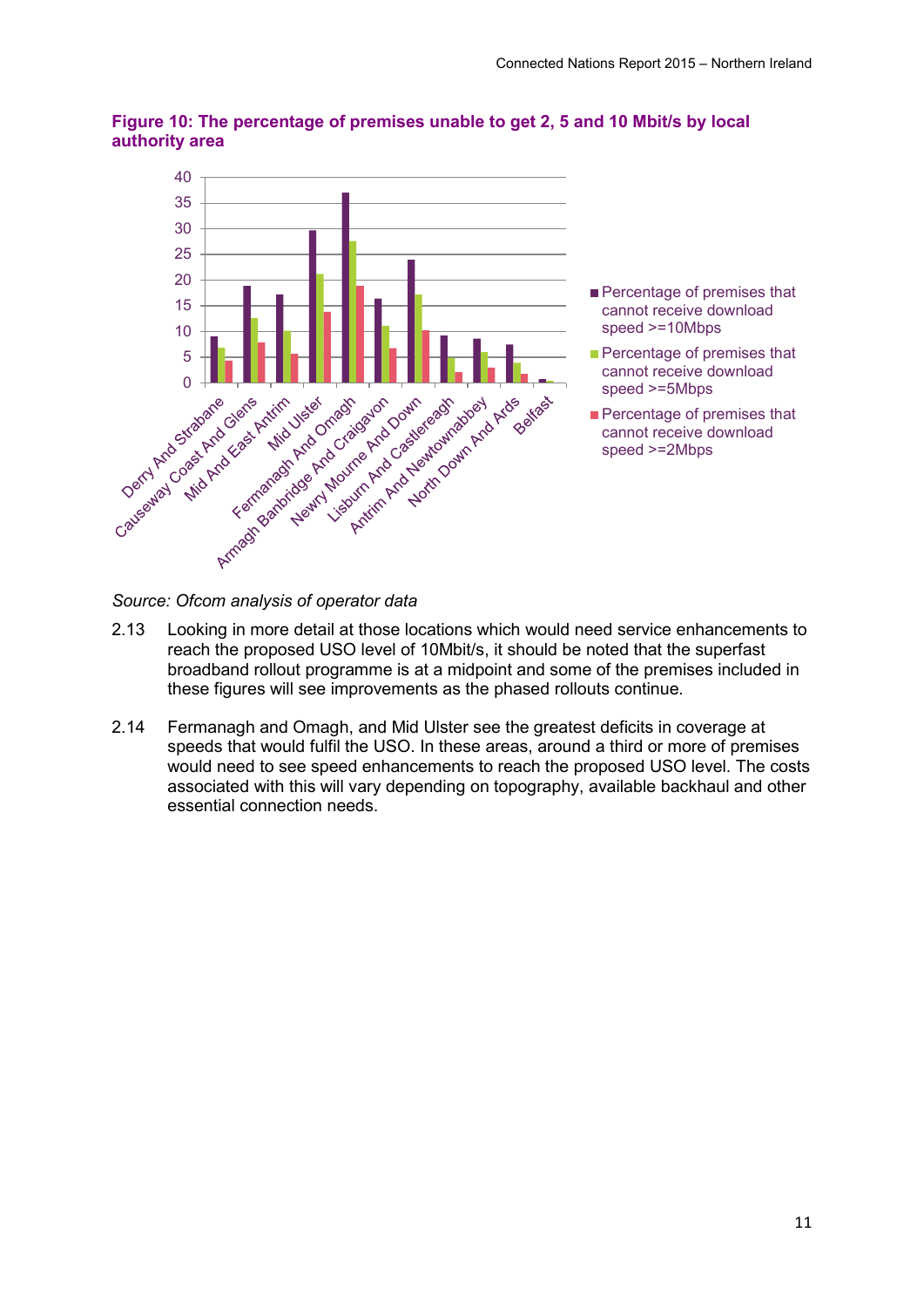

**Figure 11: The percentage of premises that cannot receive a download speed greater than 10Mbit/s**

*Source: Ofcom analysis of operator data*

2.15 Ofcom, operators and governments have been aware of and reporting on the differential between speeds in urban and rural areas for some time. Even where superfast speeds are available in rural areas they tend to be slower than in urban areas due to the dispersion of premises and the distance of premises from cabinets with a FTTC solution. The graph below outlines this speed differential for both SFBB and non-SFBB connections, and for urban and rural areas.

### **Figure 12: Superfast speeds and non-superfast speeds by urban and rural settlement types**



*Source: Ofcom analysis of operator data*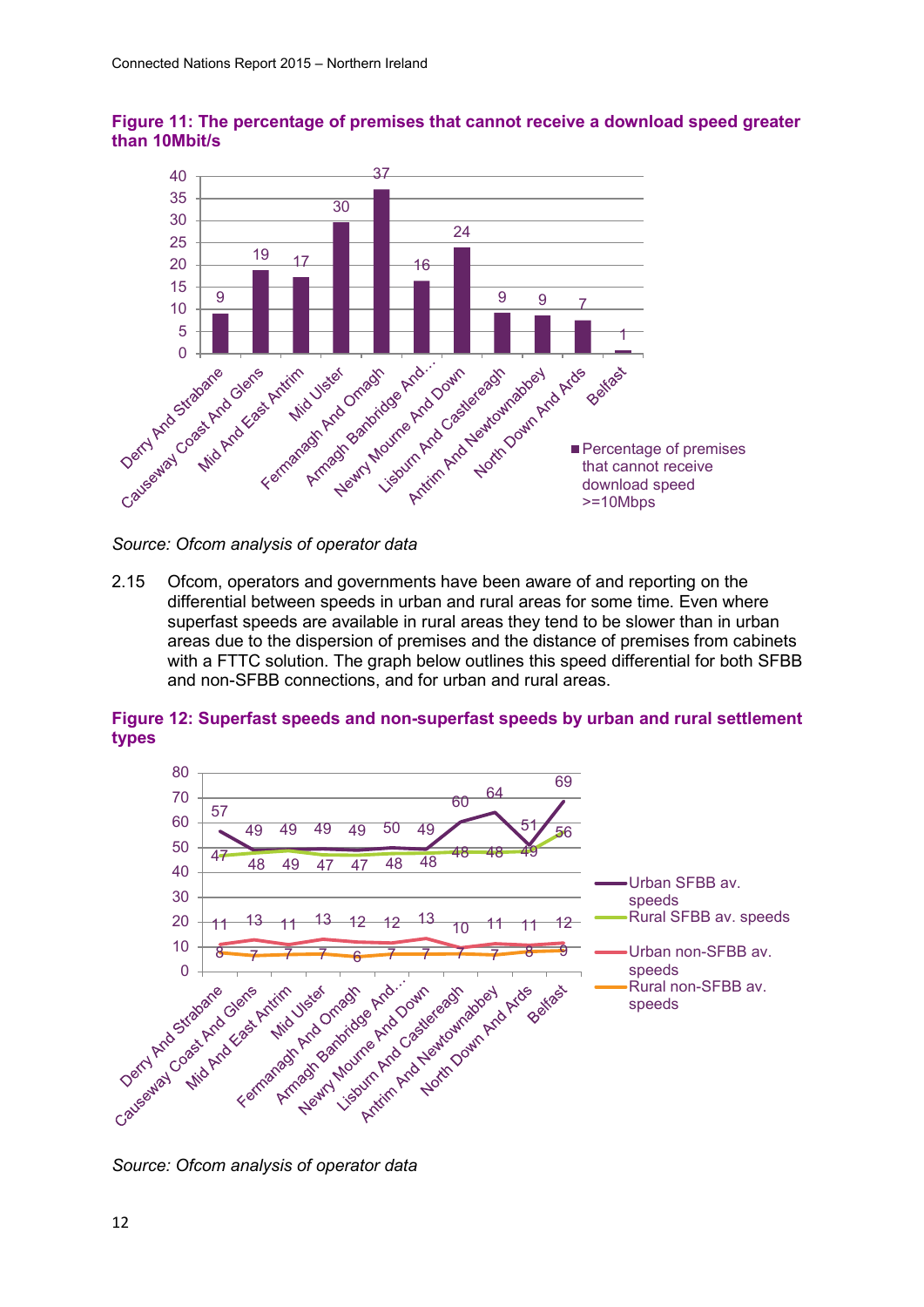# **Fixed Broadband**

- 2.16 Due to the nature of the Digital Subscriber Line (DSL) technologies commonly used to support broadband services on traditional telcoms networks, the distance between the consumer's premises and exchange or street cabinet will affect the speeds that the connection can support; longer lines cannot support speeds as high as shorter lines.
- 2.17 Given the geography and population densities of different areas of the UK it is clear that there will be locations where the length of the line to individual premises will mean that delivery of even 10Mbit/ $s<sup>5</sup>$  $s<sup>5</sup>$  $s<sup>5</sup>$  becomes very difficult, if not impossible, via fixed means. Alternative technologies such as satellite and wireless deployments could ultimately form part of the solutions in the nations to connect these premises. As detailed in the main report, we consider 10Mbit/s the effective threshold for what constitutes an acceptable level of broadband service to meet current consumer expectations and use.
- 2.18 Work is ongoing, supported by the UK and national Governments, to extend high quality broadband access to as many consumers as possible.
- 2.19 The actual number of premises that may benefit from the USO is yet to be determined. As rollouts progress and technology develops, more is being learned about the possibilities of extending the reach of services in a sustainable and costeffective way.

### **Superfast Broadband**

1

- 2.20 Each of the devolved governments in the nations has added funds to the additional rollout of superfast broadband beyond commercial deployments. Ofcom fulfils an advisory role to governments on these projects, providing information and data on current service availability and the structure of the relevant markets.
- 2.21 The funding for these projects has come from a variety of sources but is largely based on contributions from the UK Government, devolved governments and assemblies, local authorities in the relevant areas and private investment from BT and other delivery contractors. There are also some projects that utilise European Union funding. In total, across the UK over £1.7 billion has been invested to support and extend coverage of superfast broadband.<sup>[6](#page-14-1)</sup>
- 2.22 A major challenge to the roll out of superfast services is the longer line lengths in the access network across the UK. The distances between exchanges and premises reflect the lower population densities and disparate nature of dwellings in the nations and rural areas of England such as Northumberland, Cumbria, Devon and Cornwall compared to the UK average. These distances cause serious deterioration of the physical properties of the broadband signal resulting in slower data speeds, meaning that even when fibre-connected cabinets are built, superfast speeds are not always available to the end user.

<span id="page-14-1"></span><span id="page-14-0"></span> $5$  As detailed in the main report, we consider 10 Mbit/s the effective threshold for what constitutes an acceptable level of broadband service to meet current consumer expectations and use.  $6$  PQ220396 [on broadband], 12 January 2015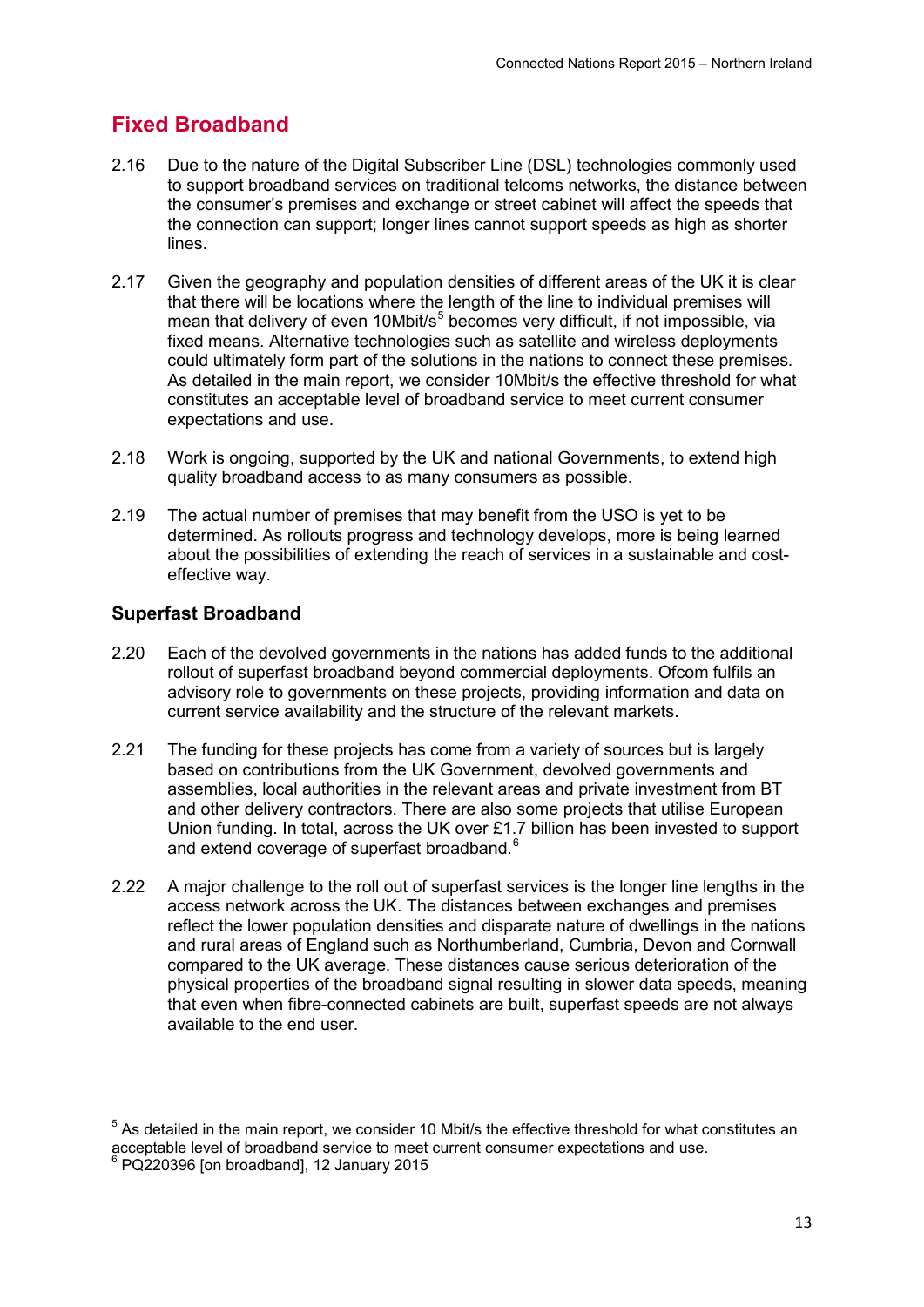- 2.23 As projects have rolled out the geographic and topographic challenges of the different areas of the UK have become evident. On top of the issues already understood with reaching universal availability across the UK, the population spread and density as well as geographic features have presented additional factors to overcome in order to roll out as high a quality of service possible to as many premises as possible at a reasonable cost per premise.
- 2.24 The map in [Figure 13](#page-15-0) was used in the Ofcom publication, "The availability of communications services in the UK", published in 2013. It is reproduced again here as it offers a useful insight into why availability and rollout is not uniform across the UK.



### <span id="page-15-0"></span>**Figure 13: Light pollution in the UK**

*Source: Campaign to Protect Rural England*

- 2.25 The map shows light pollution in the UK which offers an insight into where premises are located. It shows that in each of the component nations the spread of premises can be different which affects how communications services are rolled out and the costs associated with doing this.The difference between Next Generation Access and the availability of superfast speeds
- 2.26 For example, Scotland's population is concentrated in a "J" shape that runs across the Central Belt (Glasgow and Edinburgh), up the east coast (Dundee and Aberdeen) and then along the Moray Firth (to Inverness). There are other reasonably dense centres of population across the rest of Scotland, but these are small and widely spaced. Wales presents a similar pattern of highly concentrated population centres with smaller and more widely spaced conurbations across the landmass. Northern Ireland has a different pattern with what is described as 'a house in every field'. This is partly the result of differences in local planning regulations which have permitted a proliferation of single dwellings in rural areas. These contrast with much of England, where there is much more of a grid effect with large centres of population and gradually diminishing population densities between them.
- 2.27 The effect is most keenly felt in Northern Ireland where the rural population is most evenly spread. The result is that Northern Ireland has the longest average line lengths and four times the UK average number of telegraph poles per capita.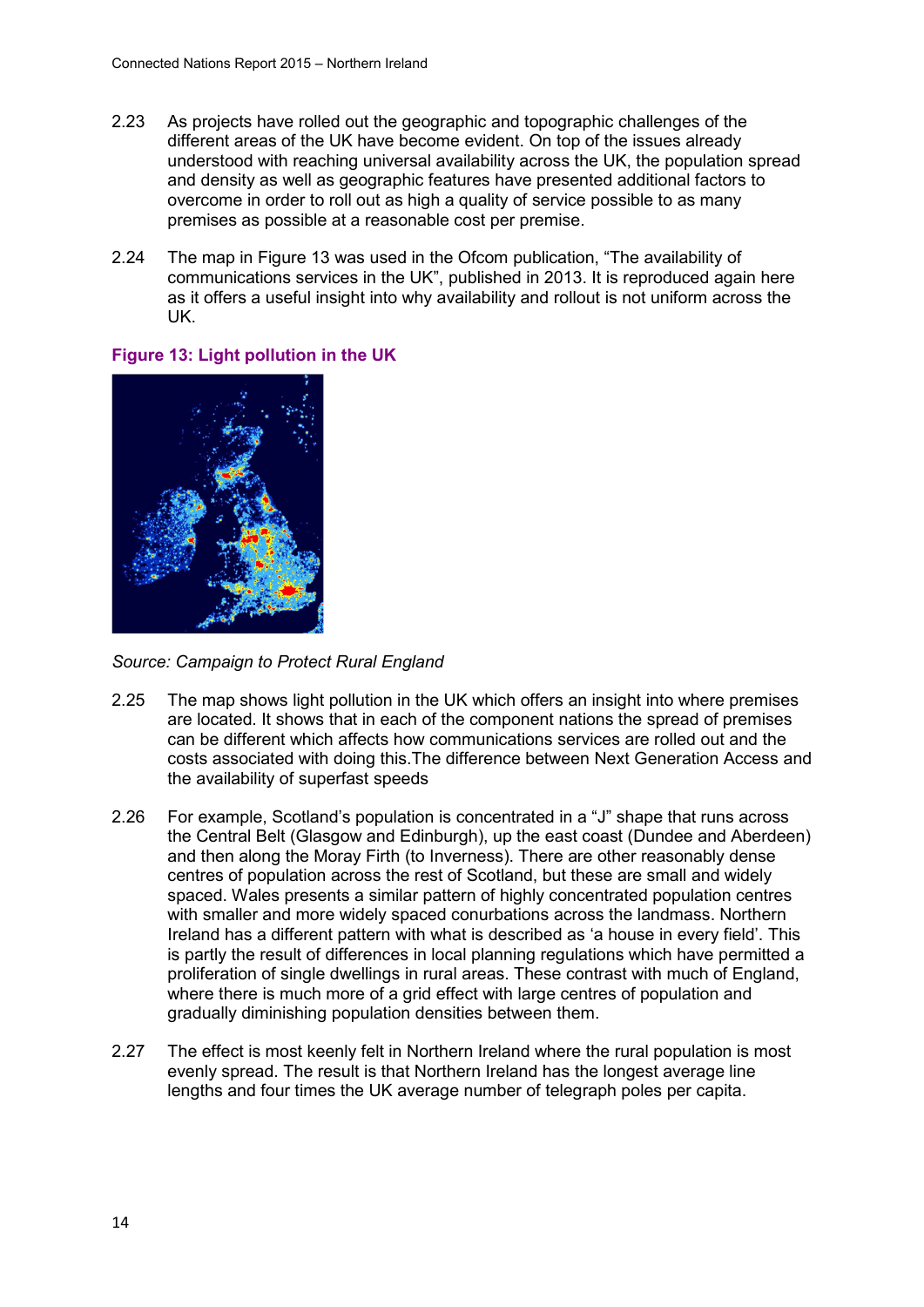# **Section 3**

# <span id="page-16-0"></span>**Mobile services in Northern Ireland**

# **Scorecard for 2015**

| 2015                                                              | <b>Northern Ireland</b> | <b>UK</b> |
|-------------------------------------------------------------------|-------------------------|-----------|
| <b>Indoor voice premises</b><br>(coverage by all 4<br>operators)  | 68%                     | 85%       |
| <b>Outdoor voice premises</b><br>(coverage by all 4<br>operators) | 89%                     | 77%       |
| <b>Indoor data premises</b><br>(coverage by all 4<br>operators)   | 57%                     | 77%       |
| <b>Outdoor data premises</b><br>(coverage by all 4<br>operators)  | 73%                     | 88%       |
| <b>Indoor voice premises</b><br>(complete not-spots)              | 4%                      | 2%        |
| <b>Outdoor voice premises</b><br>(complete not-spots)             | 1%                      | $1\%$     |
| Indoor data (complete not-<br>spots)                              | 5%                      | 3%        |
| <b>Outdoor data (complete</b><br>not-spots)                       | 1%                      | 1%        |
| Geographic voice<br>(coverage by all 4<br>operators)              | 66%                     | 58%       |
| Geographic data (coverage<br>by all 4 operators)                  | 43%                     | 38%       |
| <b>Geographic voice</b><br>(Complete not-spots)                   | 5%                      | 13%       |
| Geographic data<br>(Complete not-spots)                           | 7%                      | 21%       |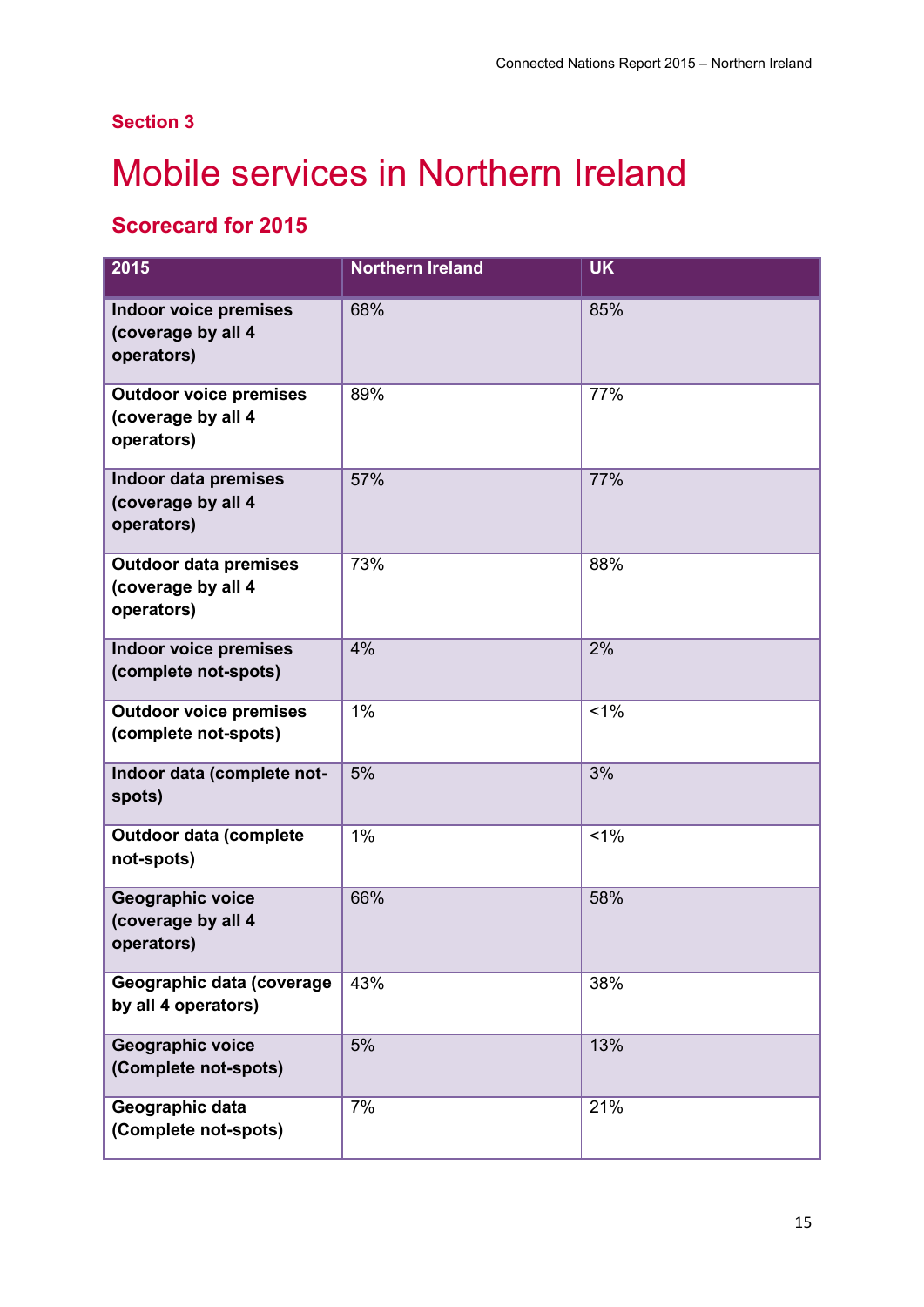- 3.1 It is recognised that mobile coverage varies across the UK and is generally less good in rural than in urban areas. The decision to offer mobile coverage in a particular area is essentially a commercial judgement by the mobile network operators. Profitability will depend on the likely demand for mobile services as well as the costs of providing these services. The main drivers of local availability are likely to be differences in the density and composition of the local population and the topography of the local area. The UK Government is seeking to address geographic coverage via the deal brokered with the mobile network operators late in 2014 to secure 90% voice coverage across the UK landmass by the end of 2017.
- 3.2 Earlier in 2015, Ofcom created and published a set of interactive maps which provide searchable data of 2G, 3G and 4G mobile coverage at postcode level across the UK. We have raised the thresholds at which we assess the quality of mobile coverage and have further developed the metric, which illustrates what type of service will be available to consumers in their area .
- 3.3 The data presented here offers a snapshot at the national level in Northern Ireland but more granular analyses are available using the online mapping tool which is available on the Ofcom website at [http://maps.ofcom.org.uk/.](http://maps.ofcom.org.uk/) The site allows consumers to provide feedback in order to make improvements to the maps so that they reflect consumers' experience across the UK as accurately as possible.

# **Mobile coverage (premises) in Northern Ireland 2014-2015 by operator**

- 3.4 There are some variations between the coverage provided by the individual operators and consumers can seek to assess their own usage patterns and compare this with Ofcom or operator assessments of coverage before taking out any contract.
- 3.5 This year we have presented the data on coverage in a way that is intended to better reflect what people actually want to use their mobile service for: so rather than reporting on 2G, 3G and 4G services separately the measures of these services are provided in an integrated way, as they are on the devices which are used to access them. Devices enable use of either voice services (to make calls and send texts), or data services (which would enable all internet use or web applications). In reporting on voice services we have looked more closely at the real signal strength required to offer an adequate consumer experience. This gives a more tangible measure of consumers' experience but limits the comparability of data between 2014 and 2015 on voice coverage. The 2014 figures in the table below have been re-analysed to reflect our new 'experience-led' measurement so will not match coverage data in previous Ofcom reports. Overall, EE provides the most comprehensive voice and data coverage in Northern Ireland, however this is subject to locational variation and other performance issues of handets outlined earlier in this document.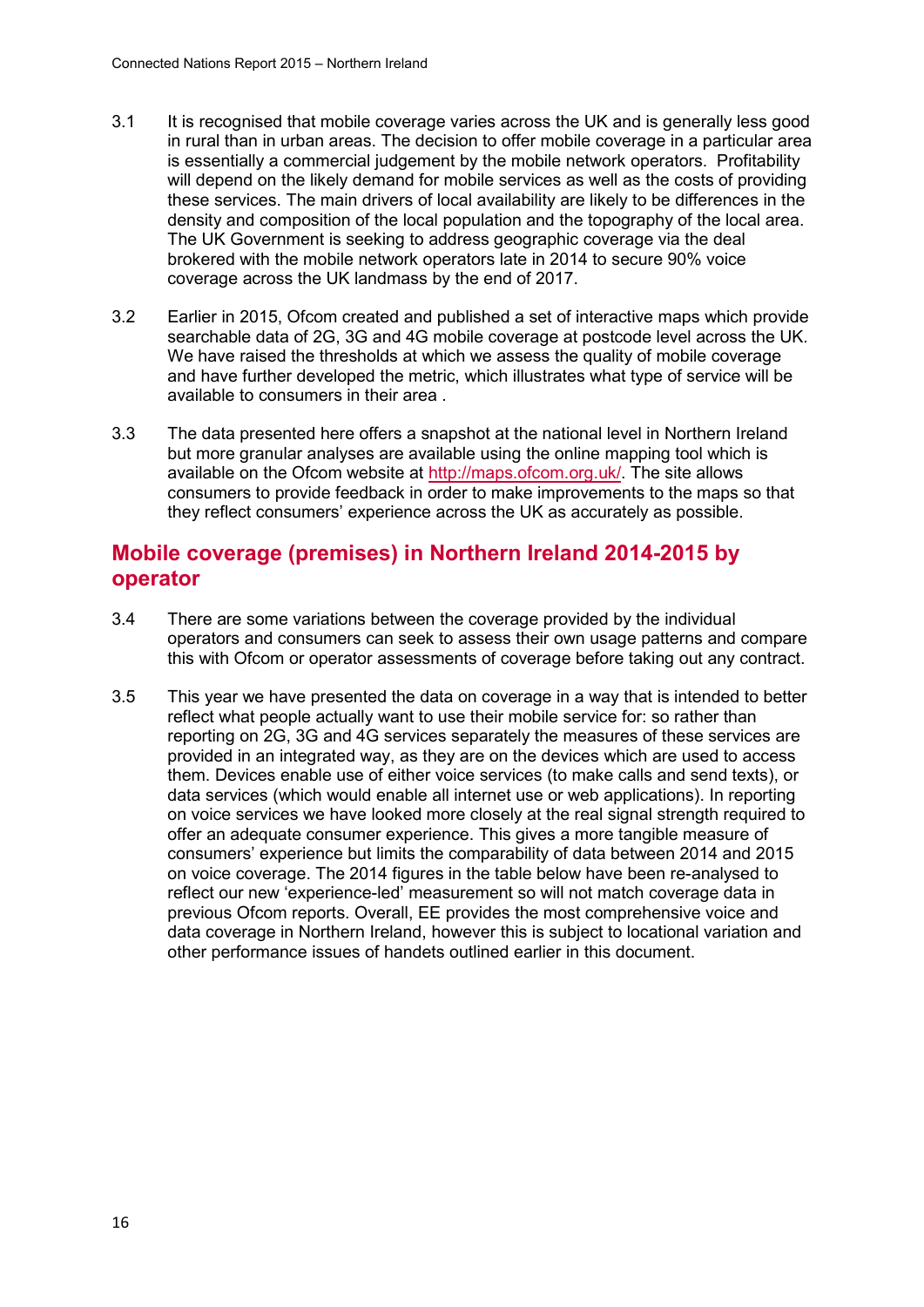### **Figure 14: Premises coverage of voice and data networks in Northern Ireland by operator**

|                              | EE.  |      | H3   |      | <b>O2</b> |      | <b>Vodafone</b> |      |
|------------------------------|------|------|------|------|-----------|------|-----------------|------|
|                              | 2015 | 2014 | 2015 | 2014 | 2015      | 2014 | 2015            | 2014 |
| Indoor Voice (2G/3G)         | 85%  | 85%  | 85%  | 85%  | 86%       | 87%  | 80%             | 76%  |
| <b>Outdoor Voice (2G/3G)</b> | 96%  | 96%  | 96%  | 96%  | 96%       | 96%  | 94%             | 92%  |
| Indoor Data (3G/4G)          | 89%  | 88%  | 85%  | 85%  | 90%       | 79%  | 63%             | 50%  |
| <b>Outdoor Data (3G/4G)</b>  | 97%  | 96%  | 96%  | 96%  | 91%       | 89%  | 76%             | 64%  |

*Source: Ofcom analysis of operator data*

# **Mobile coverage (geographic) in Northern Ireland 2015 by operator**

- 3.6 The coverage data allows us to make an assessment of which operator has the most geographically widespread network in Northern Ireland with the same constraints on interpretation as before over handset performance and the issues presented by some geographic features such as valleys and dense forestation.
- 3.7 The data suggests that EE currently has the widest geographic coverage in Northern Ireland, with some operators below this level. It should be noted that the UK Government's geographic coverage target of 90% applies across the UK and is not a Northern Ireland-specific target and that while O2 holds the coverage obligation for data on the 4G network to cover 95% of each of the nations by the end of 2017, this obligation applies only to premises coverage rather than geographic coverage.

### **Figure 15: Geographic coverage of voice and data networks in Northern Ireland by operator**

| Geographic coverage  | EE. | H3  | <b>O2</b> | <b>Vodafone</b> |
|----------------------|-----|-----|-----------|-----------------|
| <b>Voice (2G+3G)</b> | 87% | 81% | 82%       | 81%             |
| Data (3G+4G)         | 88% | 81% | 69%       | 52%             |

*Source: Ofcom analysis of operator data*

# **Mobile Not-Spots in Northern Ireland**

3.8 There remain some areas of Northern Ireland not covered by all four operators and some with no mobile communications coverage at all. Mobile communications have been very dynamic in the UK due to the rollout of major infrastructure sharing programmes between the operators, UK Government intervention, including the £5 billion geographic coverage commitment from operators, and consolidation within the industry. The rollout of new data services using 4G technology has seen extensive upgrades to the operators' mast networks that, whilst creating overall improvements, have seen pockets of fluctuation in coverage across the different voice and data technologies in some areas.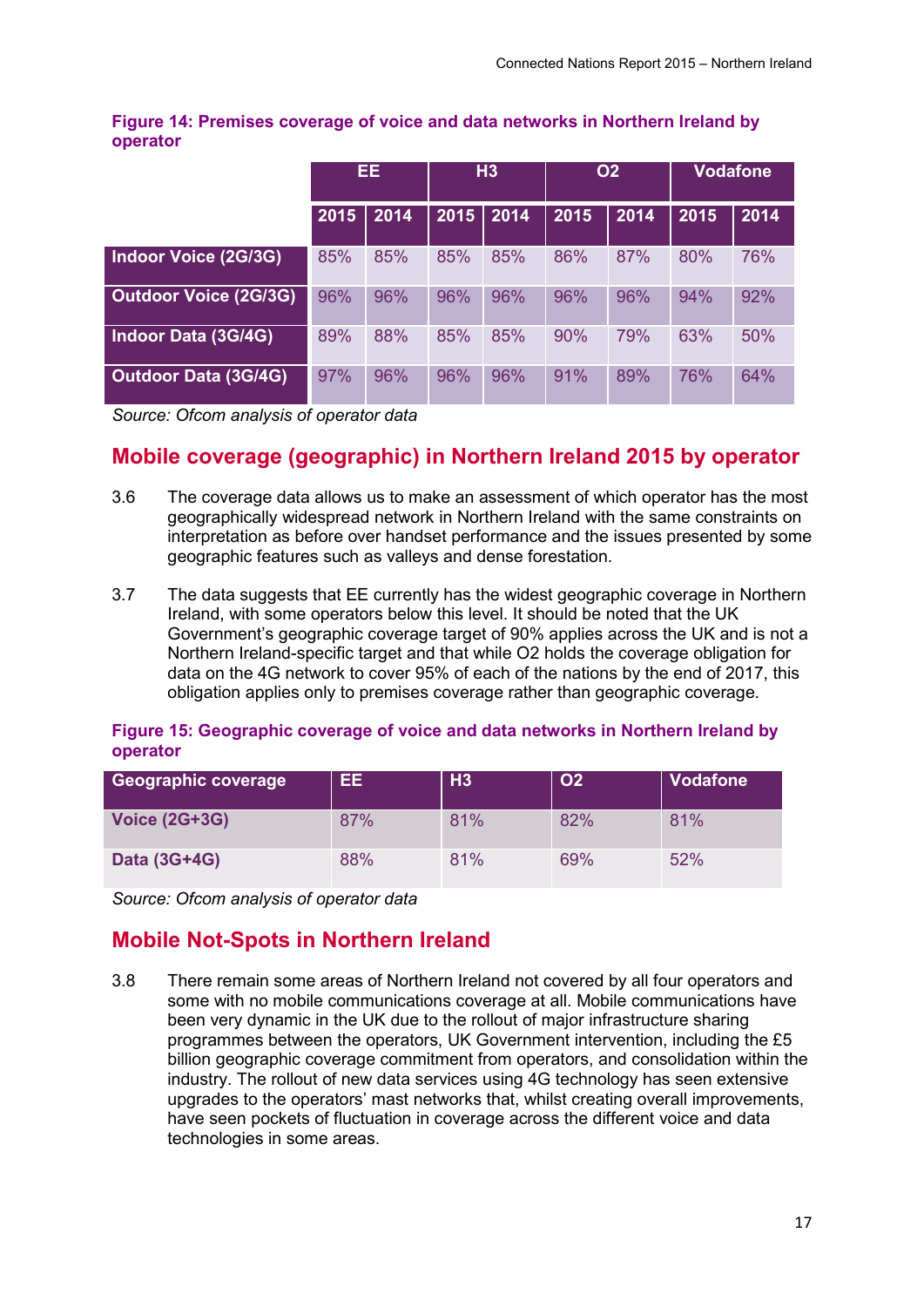3.9 In geographic terms, Northern Ireland has less voice not spots than the UK as a whole (13%) and substantially less than Scotland where 29% of landmass is not covered. A not-spot is defined as an area not covered by any operator. A similar pattern can be seen when looking at data coverage. Northern Ireland has 7% of its landmass not covered by a data service from any operator, compared to the UK average of 21%.

|                                                   | 2015                                        |                                              |                                            |                                             |                         |                        |  |  |
|---------------------------------------------------|---------------------------------------------|----------------------------------------------|--------------------------------------------|---------------------------------------------|-------------------------|------------------------|--|--|
|                                                   | <b>Indoor</b><br><b>Voice</b><br>(premises) | <b>Outdoor</b><br><b>Voice</b><br>(premises) | <b>Indoor</b><br><b>Data</b><br>(premises) | <b>Outdoor</b><br><b>Data</b><br>(premises) | <b>Voice</b><br>(geog). | <b>Data</b><br>(geog.) |  |  |
| <b>Partial</b><br><b>Not-Spots</b>                | 29%                                         | 10%                                          | 38%                                        | 25%                                         | 29%                     | 50%                    |  |  |
| <b>Complete</b><br><b>Not-Spots</b>               | 4%                                          | 1%                                           | 5%                                         | 1%                                          | 5%                      | 7%                     |  |  |
| <b>Premises</b><br>covered by<br>all<br>operators | 67%                                         | 89%                                          | 57%                                        | 73%                                         | 66%                     | 43%                    |  |  |

### **Figure 16: Partial and complete not-spots, coverage by all operators**

*Source: Ofcom analysis of operator data*

# **Mobile networks in urban and rural areas**

3.10 Complete and partial not spots are more prevalent in rural areas. This reflects the relative population densities in these areas.

### **Figure 17: Urban and rural premises voice coverage**

|                                             |              | <b>Indoor Voice</b><br>$(2G + 3G)$ | <b>Outdoor Voice</b><br>$(2G + 3G)$ |
|---------------------------------------------|--------------|------------------------------------|-------------------------------------|
| <b>Partial Not-Spots</b>                    | Urban        | 16%                                | 2%                                  |
|                                             | <b>Rural</b> | 61%                                | 27%                                 |
| <b>Complete Not-Spots</b>                   | Urban        | $< 1\%$                            | 0%                                  |
|                                             | <b>Rural</b> | 14%                                | 3%                                  |
| <b>Premises covered by all</b><br>operators | Urban        | 84%                                | 98%                                 |
|                                             | <b>Rural</b> | 26%                                | 69%                                 |

*Source: Ofcom analysis of operator data*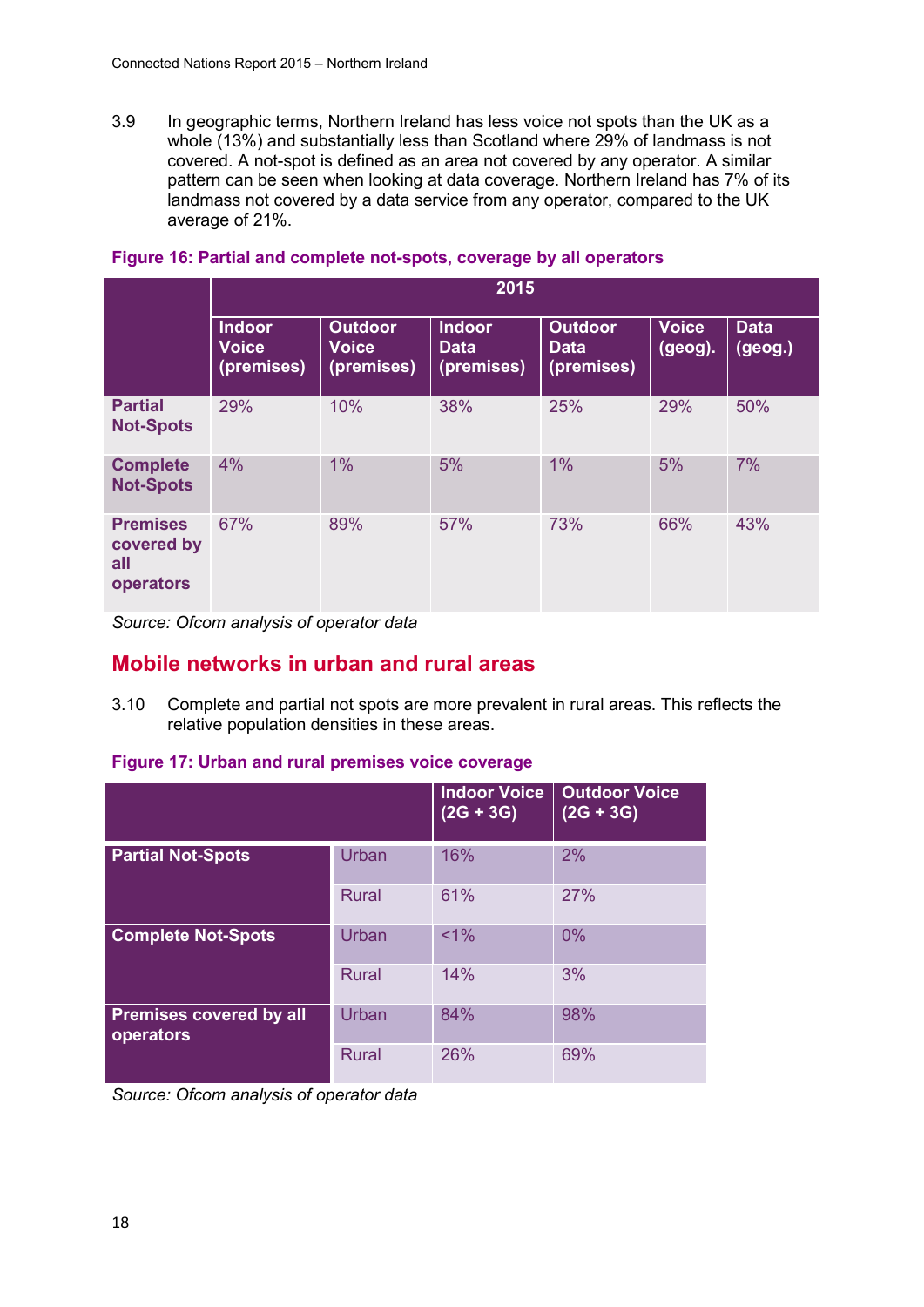# **Mobile networks on roads in Northern Ireland**

|                                | EE.                           |                   | H3                        |                   | <b>O2</b>                 |                          | <b>Vodafone</b>           |                   |
|--------------------------------|-------------------------------|-------------------|---------------------------|-------------------|---------------------------|--------------------------|---------------------------|-------------------|
|                                | <b>Voice</b><br>$(2G+$<br>3G) | Data<br>$(3G+4G)$ | <b>Voice</b><br>$(2G+3G)$ | Data<br>$(3G+4G)$ | <b>Voice</b><br>$(2G+3G)$ | <b>Data</b><br>$(3G+4G)$ | <b>Voice</b><br>$(2G+3G)$ | Data<br>$(3G+4G)$ |
| <b>Motorways</b>               | 96%                           | 98%               | 95%                       | 95%               | 97%                       | 86%                      | 90%                       | 63%               |
| <b>A&amp;B</b><br><b>Roads</b> | 75%                           | 78%               | 67%                       | 67%               | 64%                       | 49%                      | 56%                       | 29%               |

**Figure 18: Road coverage across all operators**

*Source: Ofcom analysis of operator data*

3.11 As discussed within the main Connected Nations Report there are a number of elements that can impact consumers' experience of mobile telecoms including geography, whether they are situated indoors or outdoors, signal strength and the reception performance of the individual handset.

### **Basic voice and text services - 2G**

- 3.12 2G services have seen slow incremental growth reflecting their maturity in the market. However, we expect the UK Government's agreement with the MNOs, announced in December 2014, to secure investment to take geographic coverage to 90% of the UK landmass will lead to further availability of voice and text services in the nations of the UK.
- 3.13 The agreement does not specify individual targets for each nation of the UK. Across the UK a relatively low number of premises, around 4% remain unable to access voice services from all operators.

## **Voice, text and data services - 3G**

- 3.14 3G services offering access to data have lower premises and geographic coverage across all areas of the UK. Mobile network operators offering 3G services have coverage obligations built into their licences to cover 90% of premises in the UK. This figure was increased in 2013 from 80% in exchange for changes to duration of licences.
- 3.15 Northern Ireland has historically had lower levels of 3G coverage than other nations. This was primarily the result of Northern Ireland having high levels of community opposition to mobile phone masts and the introduction of tighter planning restrictions at the time of the initial 3G rollout. However, the number of premises covered by all four 3G operators has increased by 10 percentage points in Northern Ireland over the past year, bringing Northern Ireland closer to the rest of the UK for 3G coverage.
- 3.16 The popularity of smartphones has increased during the past few years. Consumers' expectation of their mobile device is also greater – consumers expect to be able to use their mobile phones to access information and data wherever they are, at home and on the move.